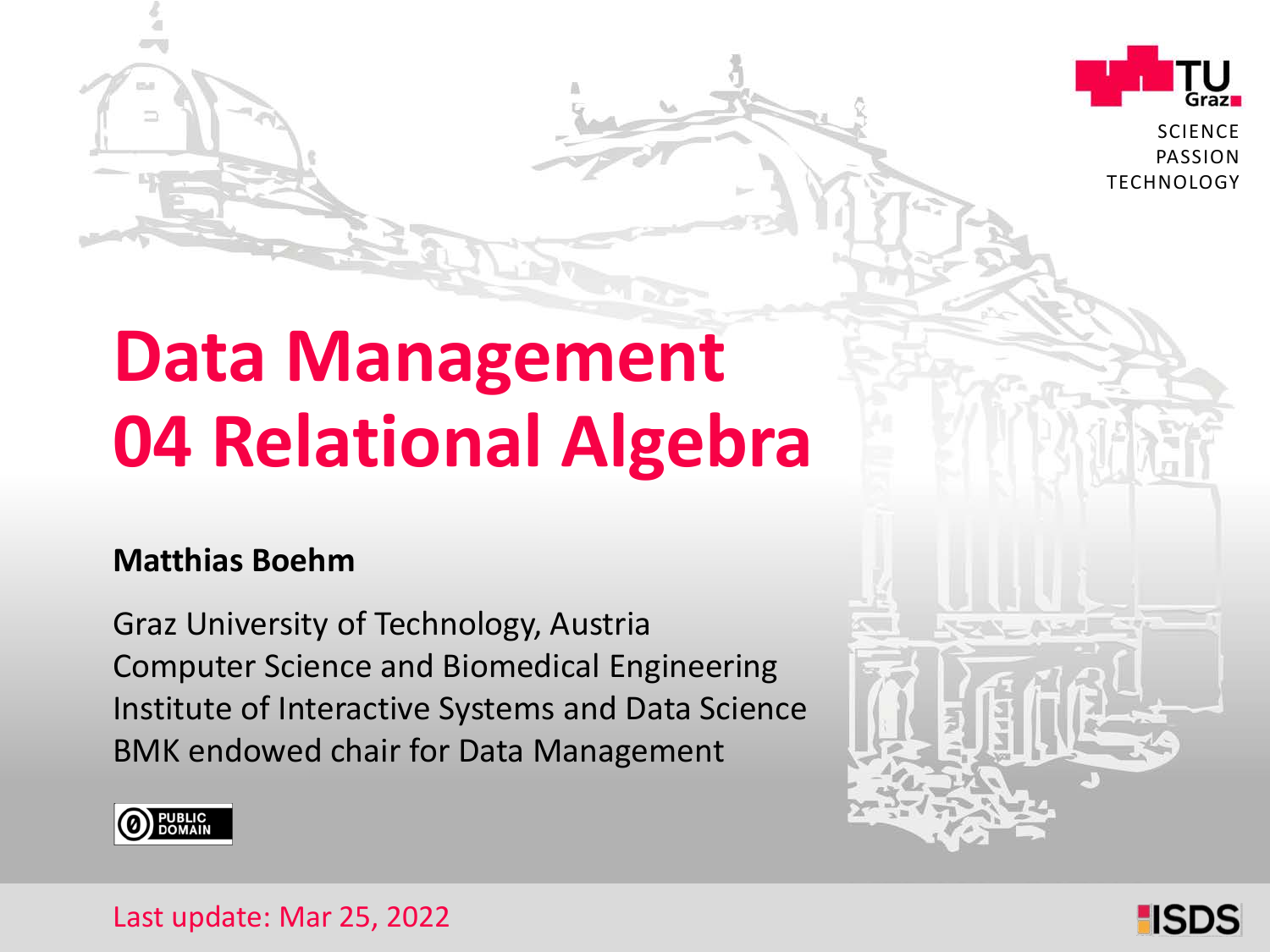

### Announcements/Org

- **#1 Video Recording** 
	- Link in **TeachCenter** & **TUbe** (lectures will be public)
	- Hybrid: HSi13 / <https://tugraz.webex.com/meet/m.boehm>

#### **#2 Exercise 1**

- Task description published and discussed last week
- Deadline: **Mar 29 + 7 late days** in TeachCenter

#### **#3 CS Talks #9**

- Eva Galperin (Director of Cybersecurity at EFF)
- June 07, 5.30pm; Aula Alte Technik



2

**Q&A**

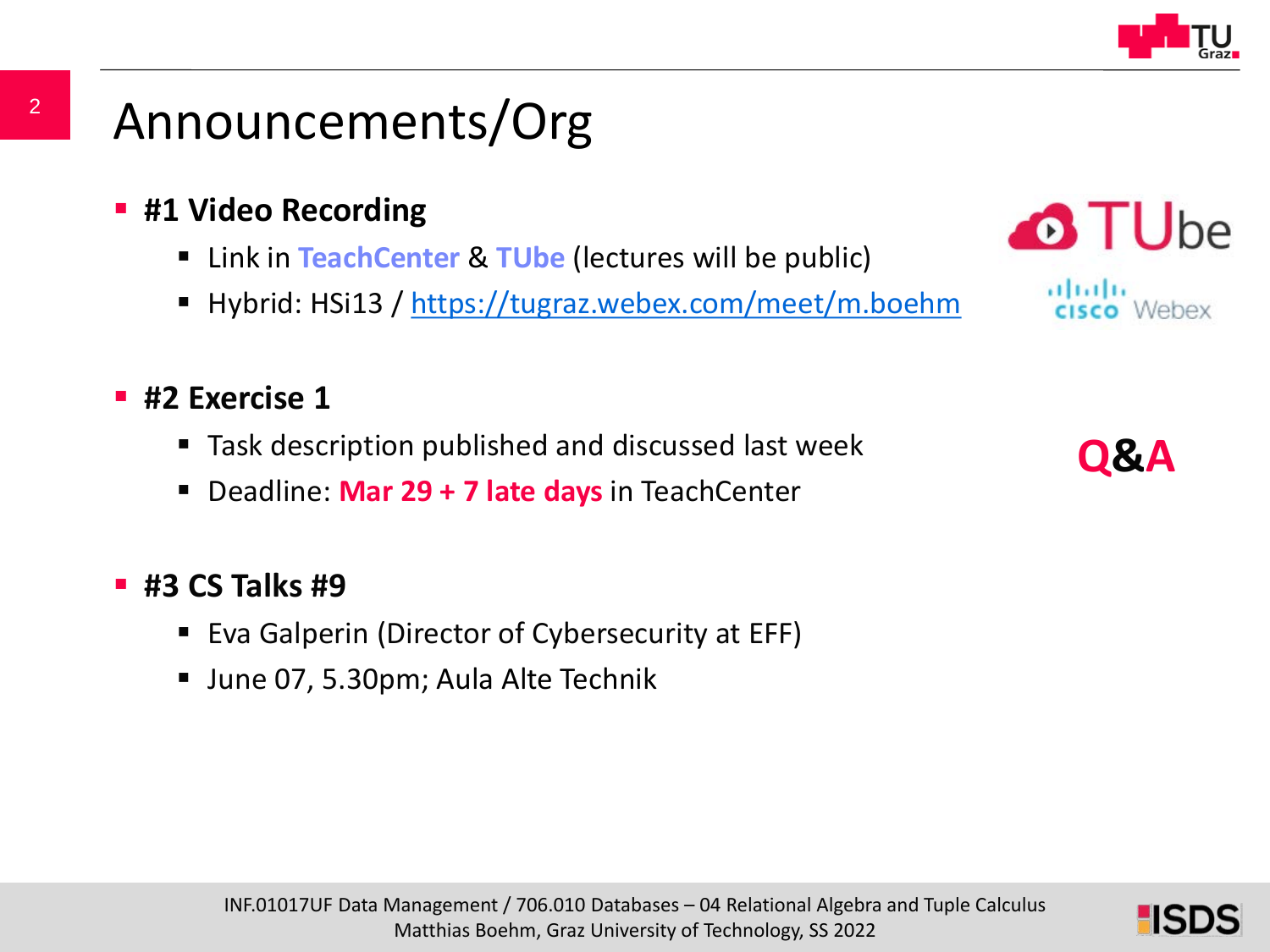### Recap: Relations and Terminology

- **Domain D (value domain): e.g., Set S, INT, Char[20]**
- **Relation R**

3

- **Relation schema** RS: Set of k attributes  $\{A_1,...,A_k\}$
- **Attribute**  $A_j$ : value domain  $D_j = dom(A_j)$
- **Relation:** subset of the Cartesian product over all value domains  $D_i$  $R \subset D_1 \times D_2 \times ... \times D_k$ ,  $k \ge 1$ Tuple
- **Additional Terminology** 
	- **Tuple**: row of k elements of a relation
	- **Cardinality** of a relation: number of tuples in the relation
	- **Rank** of a relation: number of attributes
	- **Semantics: Set** := no duplicate tuples (in practice: **Bag** := duplicates allowed)
	- **Order of tuples and attributes is irrelevant**



cardinality: 4

rank: 3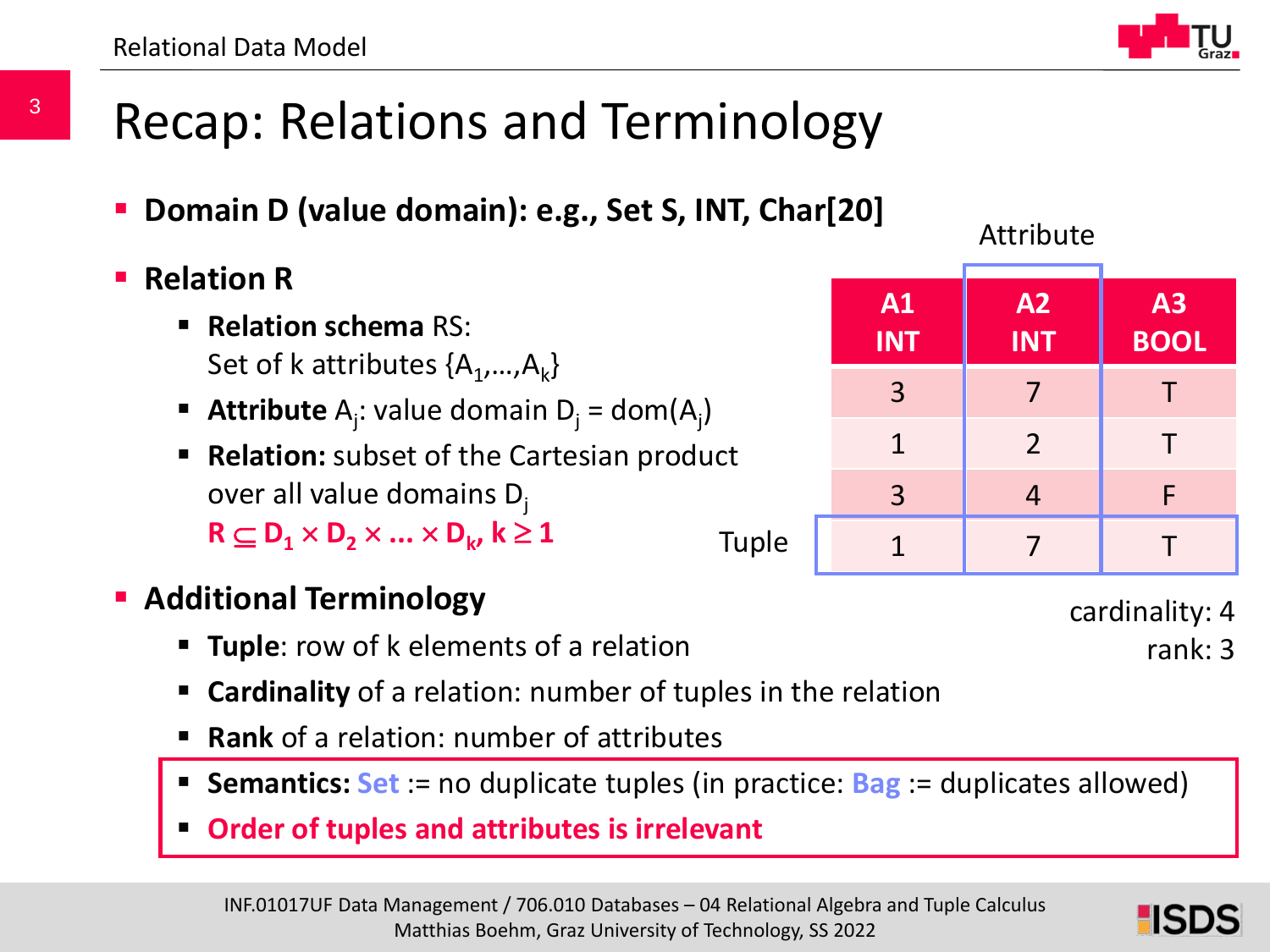

### Relational Algebra vs Tuple Calculus



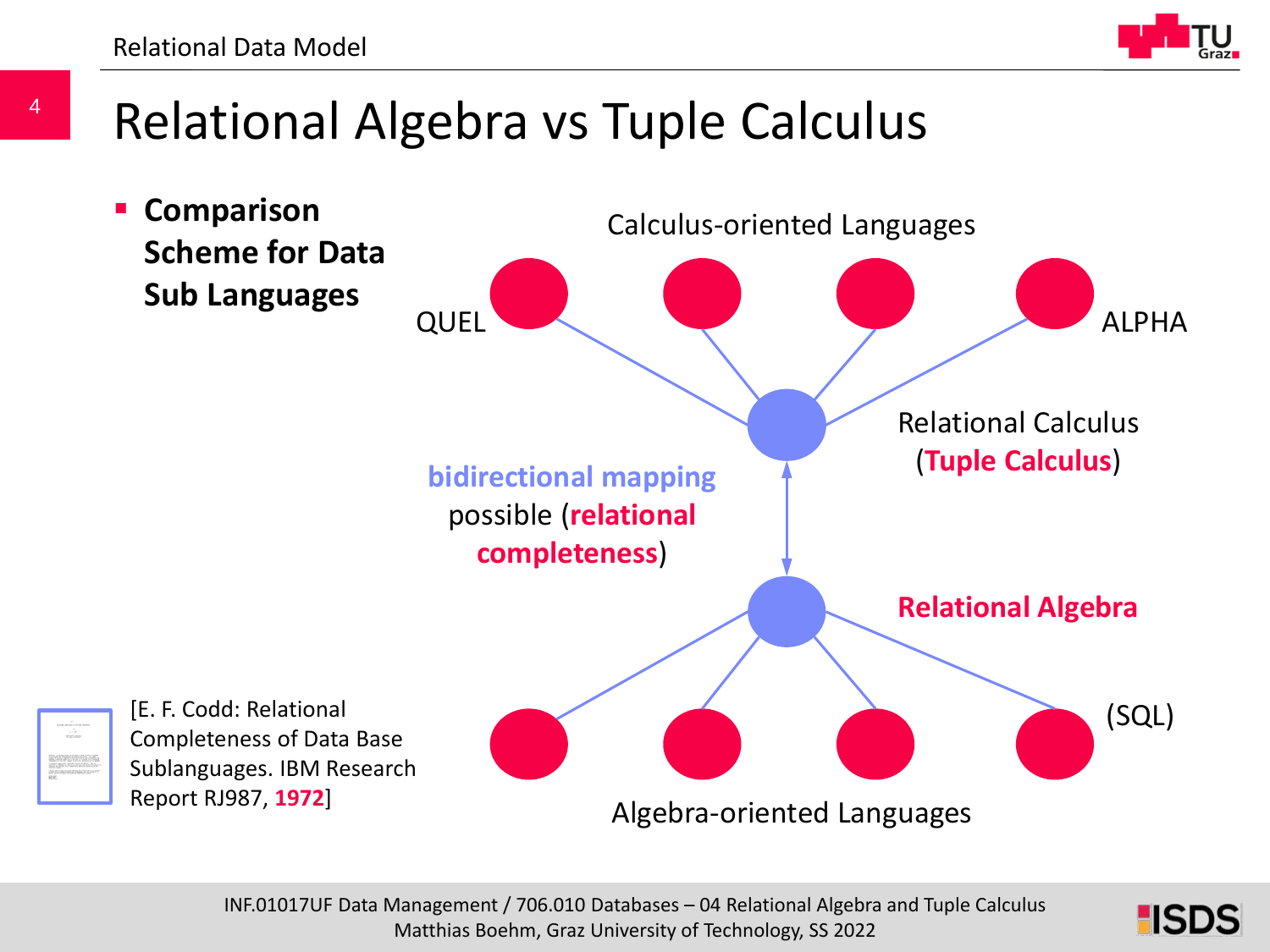

### Agenda

- **Relational Algebra**
- **Tuple Calculus**
- **Physical Operators** (Preview Lecture 08)

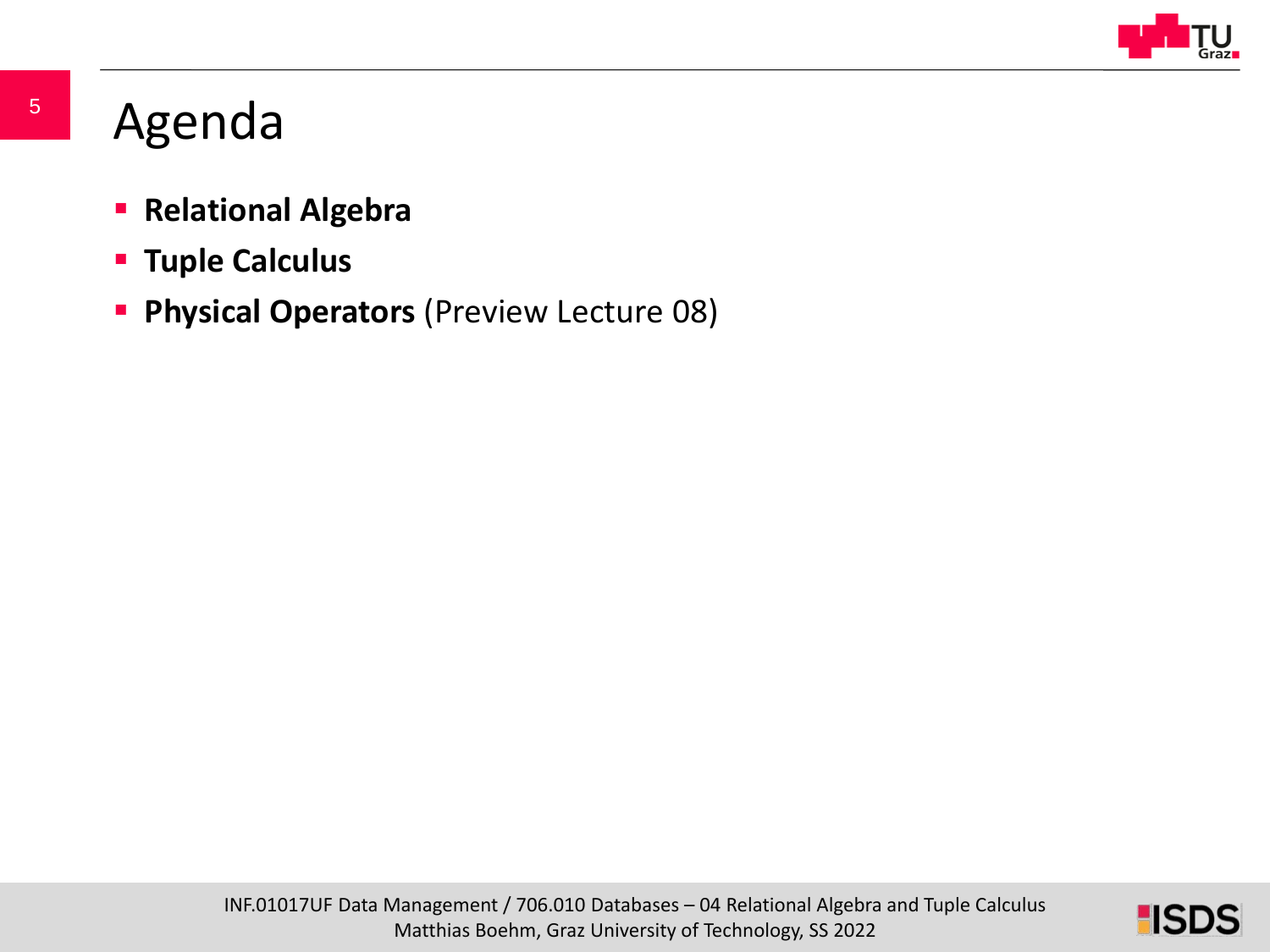

### Database Research Self-Assessment 2018

| PID | <b>Firstname</b> | <b>Lastname</b>    | <b>Affiliation</b>         | <b>LID</b>     |  |
|-----|------------------|--------------------|----------------------------|----------------|--|
| 102 | Anastasia        | Ailamaki           | <b>EPFL</b>                | $\mathbf{1}$   |  |
| 104 | Peter            | <b>Bailis</b>      | Stanford                   |                |  |
| 105 | Magdalena        | <b>Balazinska</b>  | <b>U</b> Washington        | 3              |  |
| 107 | Peter            | <b>Boncz</b>       | <b>CWI</b>                 | $\overline{2}$ |  |
| 108 | Surajit          | Chaudhuri          | <b>MS Research</b>         | 3              |  |
| 111 | Luna             | Dong               | Amazon                     | 3              |  |
| 113 | Juliana          | <b>Freire</b>      | <b>NYU</b>                 | 5              |  |
| 115 | Joe              | <b>Hellerstein</b> | <b>UC Berkley</b>          | 6              |  |
| 116 | <b>Stratos</b>   | <b>Idreos</b>      | <b>Harvard</b>             | $\overline{7}$ |  |
| 117 | <b>Donald</b>    | Kossman            | <b>MS Research</b>         |                |  |
| 118 | Tim              | <b>Kraska</b>      | <b>MIT</b>                 | $\overline{7}$ |  |
| 120 | Volker           | <b>Markl</b>       | <b>TU Berlin</b>           | 8              |  |
| 122 | Tova             | <b>Milo</b>        | <b>Tel Aviv University</b> | 9              |  |
| 123 | $\mathsf{C}$ .   | Mohan              | <b>IBM Research</b>        | 10             |  |
| 124 | <b>Thomas</b>    | <b>Neumann</b>     | <b>TU Munich</b>           | 11             |  |
| 126 | Fatma            | Ozcan              | <b>IBM Research</b>        | 10             |  |
| 130 | Christopher      | <b>Re</b>          | <b>Stanford</b>            | $\overline{4}$ |  |















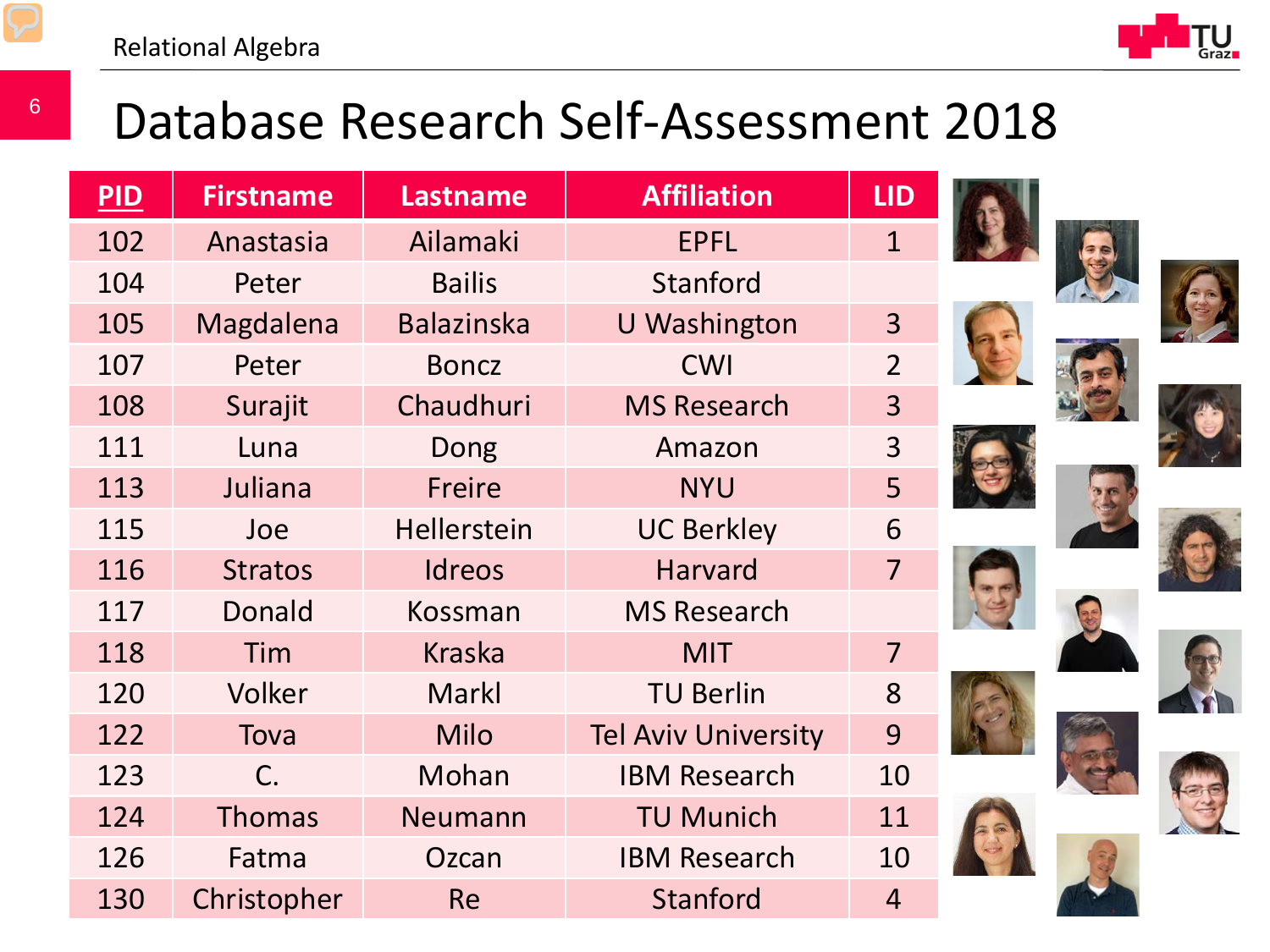

### Database Research Self-Assessment 2018, cont.

| PID | $\cdots$ | <b>Affiliation</b>         | <b>LID</b>     | <b>LID</b>     | <b>Location</b>                         |
|-----|----------|----------------------------|----------------|----------------|-----------------------------------------|
| 102 |          | <b>EPFL</b>                | $\mathbf{1}$   | $\mathbf{1}$   | Lausanne, SUI                           |
| 104 |          | Stanford                   |                | $\overline{2}$ | Amsterdam, NLD                          |
| 105 |          | U Washington               | $\overline{3}$ | $\overline{3}$ | Seattle, USA                            |
| 107 |          | <b>CWI</b>                 | $\overline{2}$ | $\overline{4}$ | Stanford, USA                           |
| 108 |          | <b>MS Research</b>         | $\overline{3}$ | 5              | New York, USA                           |
| 111 |          | Amazon                     | $\overline{3}$ | 6              | Berkley, USA                            |
| 113 |          | <b>NYU</b>                 | 5              | $\overline{7}$ | Cambridge, USA                          |
| 115 |          | <b>UC Berkley</b>          | 6              | 8              | Berlin, GER                             |
| 116 |          | <b>Harvard</b>             | $\overline{7}$ | 9              | <b>Tel Aviv, ISR</b>                    |
| 117 |          | <b>MS Research</b>         |                | 10             | San Jose, USA                           |
| 118 |          | <b>MIT</b>                 | $\overline{7}$ | 11             | Munich, GER                             |
| 120 |          | <b>TU Berlin</b>           | 8              |                |                                         |
| 122 |          | <b>Tel Aviv University</b> | 9              |                | <b>Recommended</b>                      |
| 123 |          | <b>IBM Research</b>        | 10             |                | <b>Reading</b>                          |
| 124 |          | <b>TU Munich</b>           | 11             |                | [Daniel Abadi et al: The Seattle Report |
| 126 |          | <b>IBM Research</b>        | 10             |                | on Database Research, SIGMOD Record     |
| 130 |          | Stanford                   | $\overline{4}$ |                | Vol 48, No 4, Dec 2019]                 |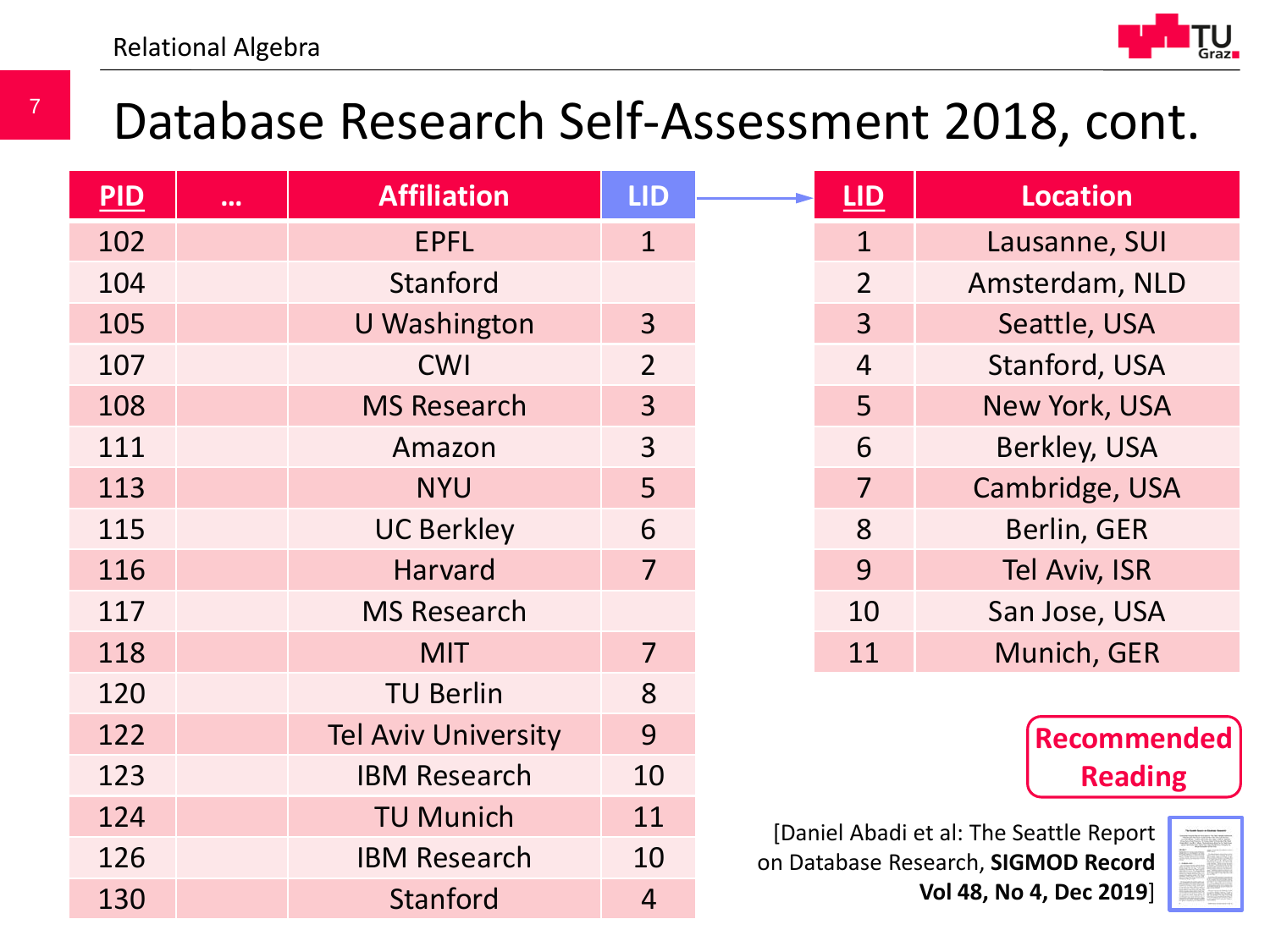

# Relational Algebra

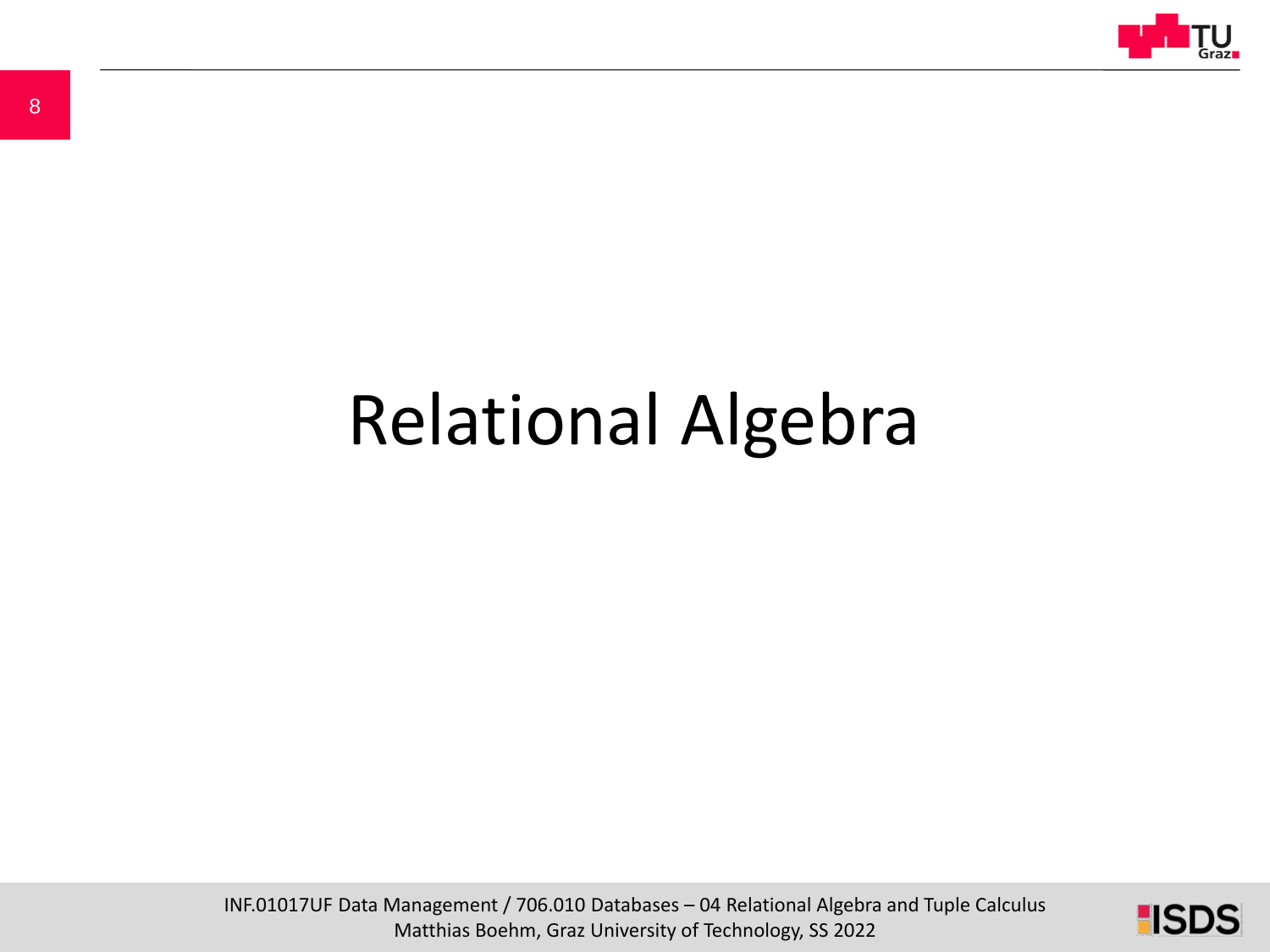### Core Relational Algebra

- **Relational Algebra**
	- **Operands: relations** (normalized, variables for computing new values)
	- **Operators**: traditional **set operations** and specific **relational operations**
- **Basic Operations (minimal)** 
	- Cartesian product **R**×**S**
	- Union **R**∪**S**
	- Difference **R–S**
	- **Projection**  $\pi_{i1}, ..., \pi_{im}(R)$
	- Selection **σ<sub>F</sub>(R)**
- **Derived Operations**
	- Intersection **R**∩**S**
	- Join **R**⊠S
	- Division **R**÷S
- **Rename**  $ρ_s(R)$

|                                     | <b>Traditional</b><br><b>Set</b><br><b>Operations</b> | Specific<br><b>Relational</b><br><b>Operations</b> |
|-------------------------------------|-------------------------------------------------------|----------------------------------------------------|
| <b>Basic</b><br><b>Operations</b>   | <b>RxS</b><br><b>RUS</b><br>$R-S$                     | $\pi_{i_1}, , i_m(R)$<br>$\sigma_{\rm E}(R)$       |
| <b>Derived</b><br><b>Operations</b> | $R \cap S$                                            | <b>RAS</b><br>$R \div S$                           |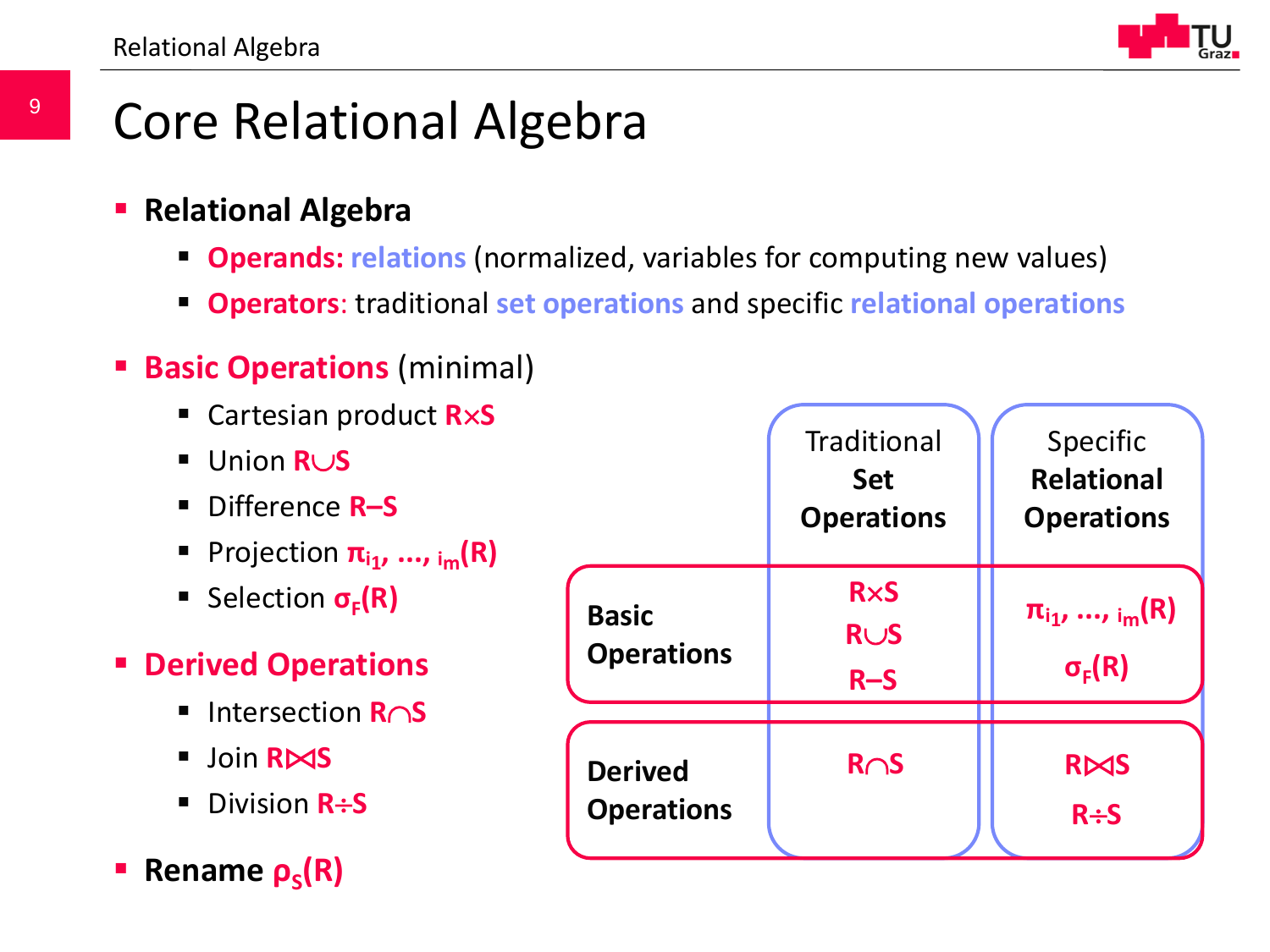

### Extended Relational Algebra

#### **Extended Relational Algebra**

- Relational algebra introduced with **set semantics** (no duplicates) Set<T>
- SQL with **bag semantics** (more flexibility and performance)

 **Codd'72:** *In a practical environment it would need to be augmented by a counting and summing capability, together with […] library functions […].*

#### **Additional Operations (Ext)**

- Duplicate elimination **δ(R)**
- Grouping **γA,f(B)R**
- Sorting **τ<sub>Δ</sub>(R)**
- Basic Derived<sup>Ext</sup>
- **Bag (aka Multiset) Terminology**
	- Multiplicity: # occurrences of an instance
	- Cardinality: # tuples (i.e., # instances weighted by multiplicity)



Bag<T>



10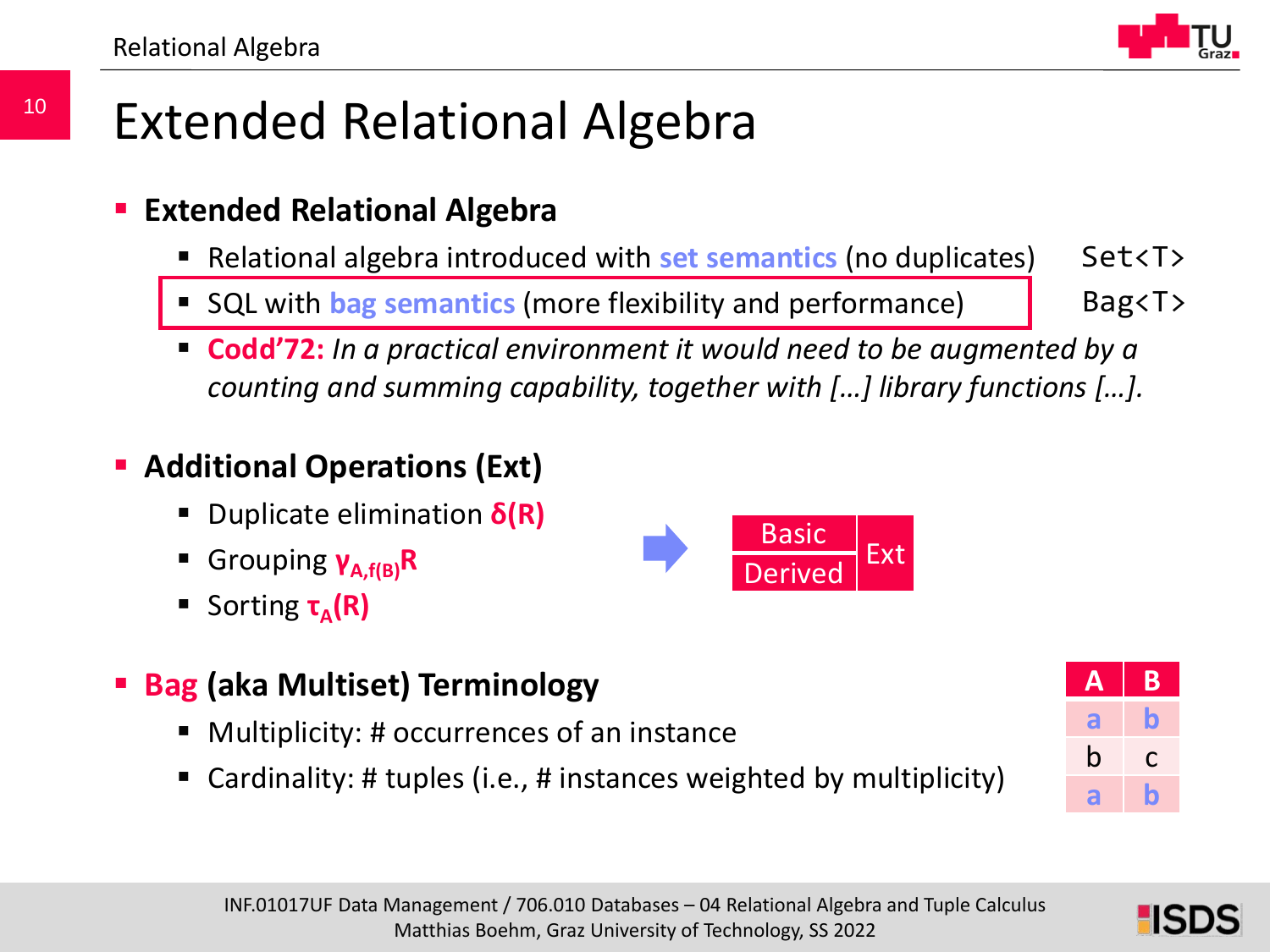### Cartesian Product

- **Definition:**  $R \times S := \{(r,s) | r \in R, s \in S\}$ 
	- Set of all pairs of inputs (equivalent in **set**/**bag**)

**PID Firstname Lastname Affiliation LID**

130 Christopher Re Stanford 4

104 Peter Bailis Stanford

#### **Example**

| <b>PID</b> | <b>Firstname</b> | <b>Lastname</b> | <b>Affiliation</b> | <b>LID</b>     | <b>LID</b>     | <b>Location</b>     |
|------------|------------------|-----------------|--------------------|----------------|----------------|---------------------|
| 104        | Peter            | <b>Bailis</b>   | Stanford           |                | $\overline{4}$ | Stanford, USA       |
| 130        | Christopher      | <b>Re</b>       | Stanford           | $\overline{4}$ | $\overline{4}$ | Stanford, USA       |
| 104        | Peter            | <b>Bailis</b>   | Stanford           |                | 6              | <b>Berkley, USA</b> |
| 130        | Christopher      | <b>Re</b>       | Stanford           | $\overline{4}$ | 6              | Berkley, USA        |
| 104        | Peter            | <b>Bailis</b>   | Stanford           |                | 10             | San Jose, USA       |
| 130        | Christopher      | <b>Re</b>       | Stanford           | $\overline{4}$ | 10             | San Jose, USA       |

INF.01017UF Data Management / 706.010 Databases – 04 Relational Algebra and Tuple Calculus Matthias Boehm, Graz University of Technology, SS 2022

SF Bay Area

4 Stanford, USA

6 Berkley, USA

10 San Jose, USA

×

**LID Location**



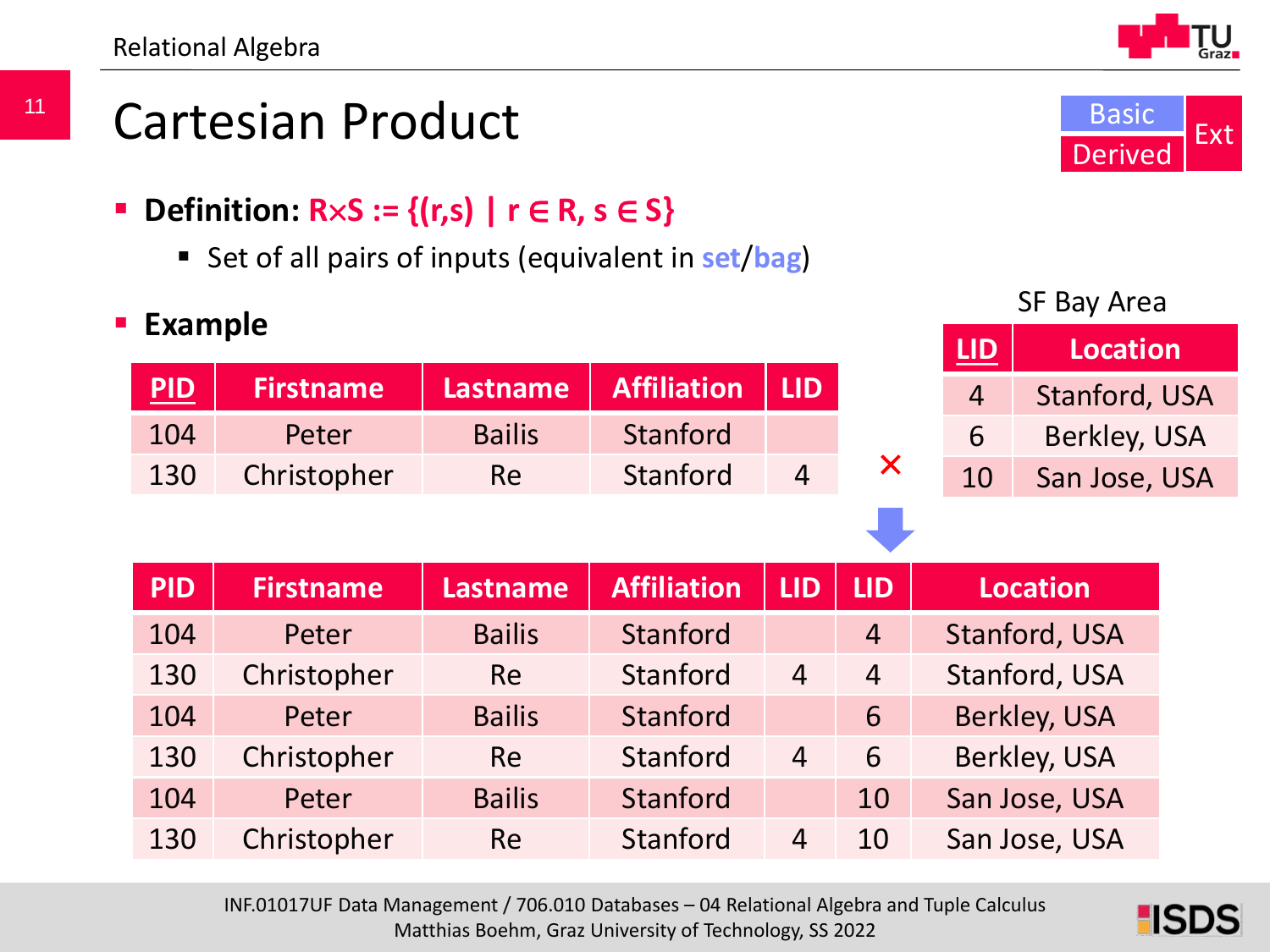### Union



- **Definition: R**∪**S := {x | x** ∈ **R** ∨ **x** ∈ **S}**
	- **Set:** set union with duplicate elimination (idempotent: **S**∪**S = S**)
	- **Bag:** bag union (commutative but not idempotent)

#### **Example w/ set semantics**

**Note:** Union (∪) has OR semantics (∨)

| <b>Firstname</b> | <b>Lastname</b>   | <b>Affiliation</b> |                  |                               |                            |
|------------------|-------------------|--------------------|------------------|-------------------------------|----------------------------|
| Anastasia        | Ailamaki          | <b>EPFL</b>        | <b>Firstname</b> | <b>Lastname</b>               | <b>Affiliation</b>         |
| Peter            | <b>Boncz</b>      | <b>CWI</b>         | <b>Anastasia</b> | <b>Ailamaki</b>               | <b>EPFL</b>                |
| <b>Volker</b>    | <b>Markl</b>      | <b>TU Berlin</b>   | Peter            | <b>Boncz</b>                  | <b>CWI</b>                 |
| <b>Thomas</b>    | <b>Neumann</b>    | <b>TU Munich</b>   | Volker           | <b>Markl</b>                  | <b>TU Berlin</b>           |
|                  |                   |                    |                  |                               |                            |
|                  |                   |                    | <b>Thomas</b>    | Neumann                       | <b>TU Munich</b>           |
| <b>Firstname</b> | <b>Lastname</b>   | <b>Affiliation</b> | Magdalena        | <b>Balazinska</b>             | <b>U</b> Washington        |
| Anastasia        | Ailamaki          | <b>EPFL</b>        | Juliana          | Freire                        | <b>NYU</b>                 |
| Magdalena        | <b>Balazinska</b> | U Washington       |                  |                               |                            |
| Juliana          | Freire            | <b>NYU</b>         | Tova             | Milo<br><b>Union requires</b> | <b>Tel Aviv University</b> |

#### **compatible schema**

INF.01017UF Data Management / 706.010 Databases – 04 Relational Algebra and Tuple Calculus Matthias Boehm, Graz University of Technology, SS 2022

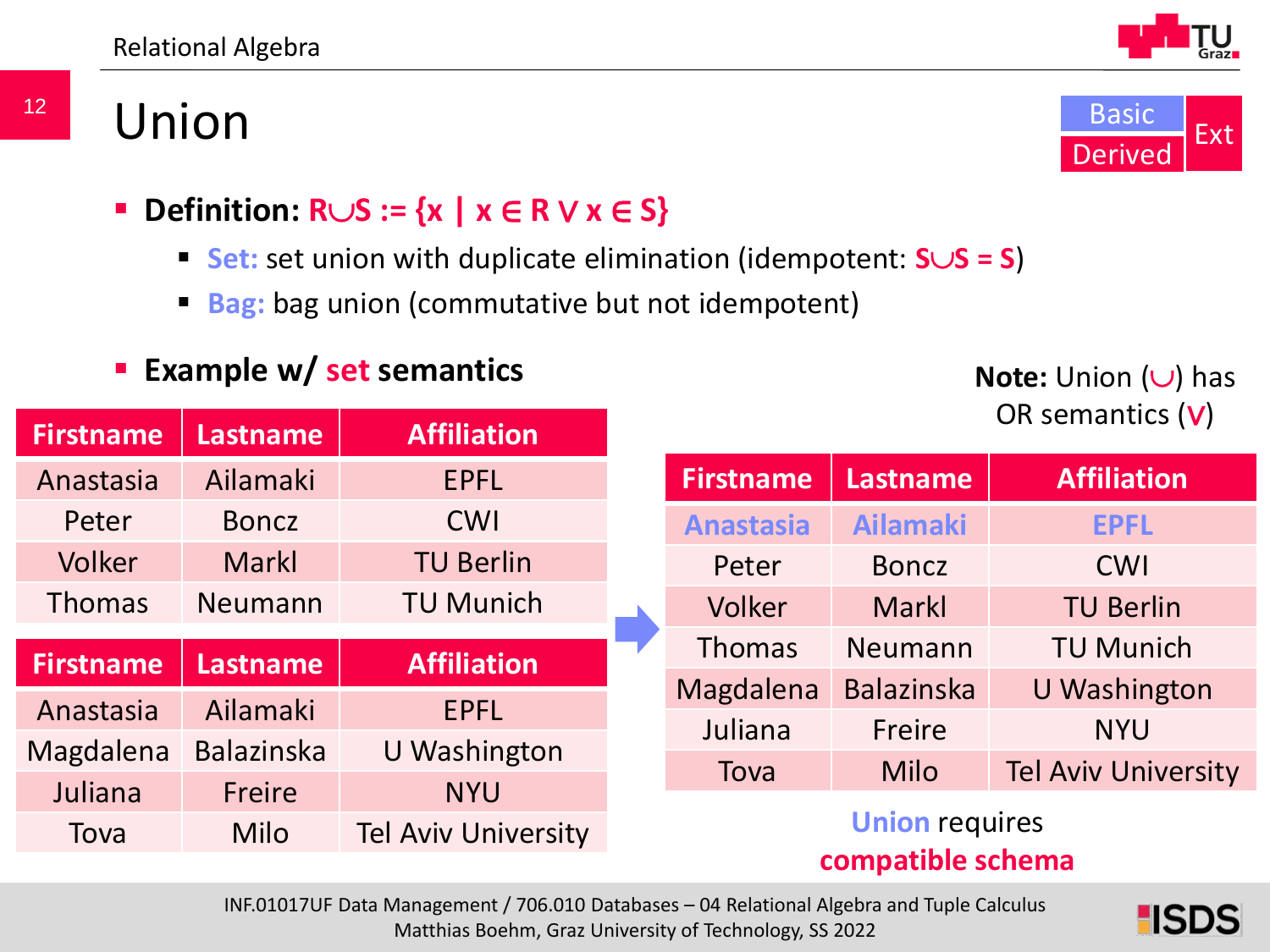### **Difference**

- **Definition: R–S := {x |**  $x \in R \wedge x \notin S$ **} (sometimes \)** 
	- **Set:** set difference
	- **Bag:** element multiplicity of R minus multiplicity min(R,S)
- **Example w/ bag semantics**







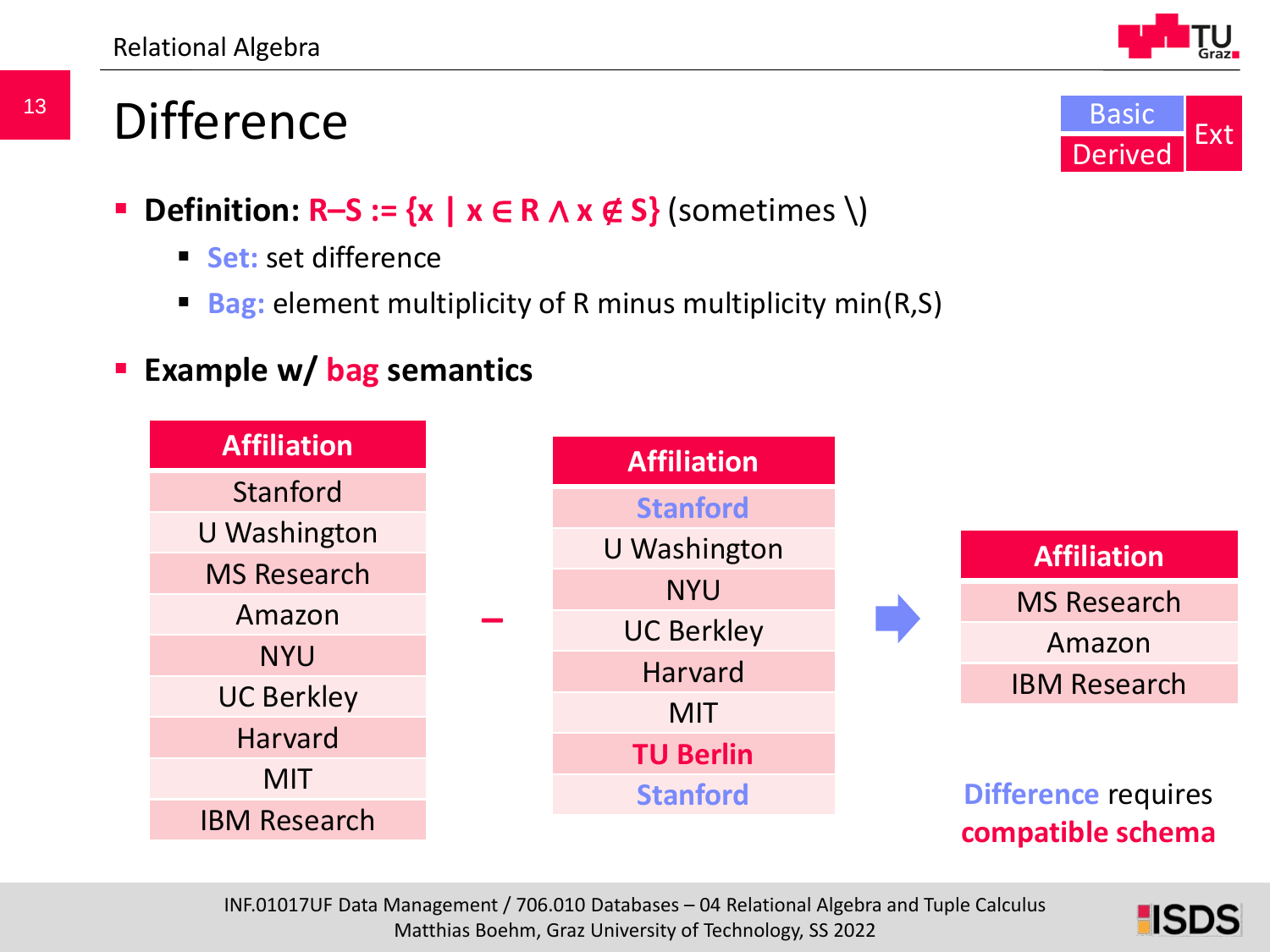

Basic

Derived Ext

### Projection and Selection

|                                           |                                            | Projection $\pi_{i_1},,\pi_{i_m}(\mathsf{R})$ |                                                          | Example:            |            | <b>Affiliation</b>  |
|-------------------------------------------|--------------------------------------------|-----------------------------------------------|----------------------------------------------------------|---------------------|------------|---------------------|
|                                           | ■ <b>Set:</b> selection of attributes with | <b>EPFL</b>                                   |                                                          |                     |            |                     |
|                                           |                                            | duplicate elimination                         |                                                          | set semantics       |            | <b>Stanford</b>     |
|                                           |                                            | <b>Bag:</b> selection of attributes           |                                                          |                     |            | <b>U</b> Washington |
|                                           |                                            | <b>CWI</b>                                    |                                                          |                     |            |                     |
|                                           |                                            | <b>Extended Projection</b>                    |                                                          |                     |            | <b>MS Research</b>  |
| Arithmetic expressions: $\pi_{A,A^*B}(R)$ |                                            |                                               |                                                          |                     | Amazon     |                     |
|                                           |                                            |                                               | ■ Duplicate occurrences: $\pi_{A.A.B}(R)$                |                     |            | <b>NYU</b>          |
|                                           |                                            | Selection (restriction) $\sigma_{\rm E}(R)$   |                                                          |                     |            | <b>UC Berkley</b>   |
|                                           |                                            |                                               | • Selection of tuples satisfying the predicate F         |                     |            | <b>Harvard</b>      |
|                                           |                                            | (equivalent in set/bag)                       |                                                          |                     |            | <b>MIT</b>          |
|                                           |                                            |                                               | <b>Example:</b> $\sigma_{Affiliation='IBM Research'}(R)$ |                     |            | <b>TU Berlin</b>    |
|                                           |                                            | <b>Tel Aviv University</b>                    |                                                          |                     |            |                     |
|                                           | <b>PID</b>                                 | <b>Firstname</b>                              | <b>Lastname</b>                                          | <b>Affiliation</b>  | <b>LID</b> | <b>IBM Research</b> |
|                                           | 123                                        | $\mathsf{C}$ .                                | Mohan                                                    | <b>IBM Research</b> | 10         | <b>TU Munich</b>    |

INF.01017UF Data Management / 706.010 Databases – 04 Relational Algebra and Tuple Calculus Matthias Boehm, Graz University of Technology, SS 2022

126 Fatma | Ozcan IBM Research 10

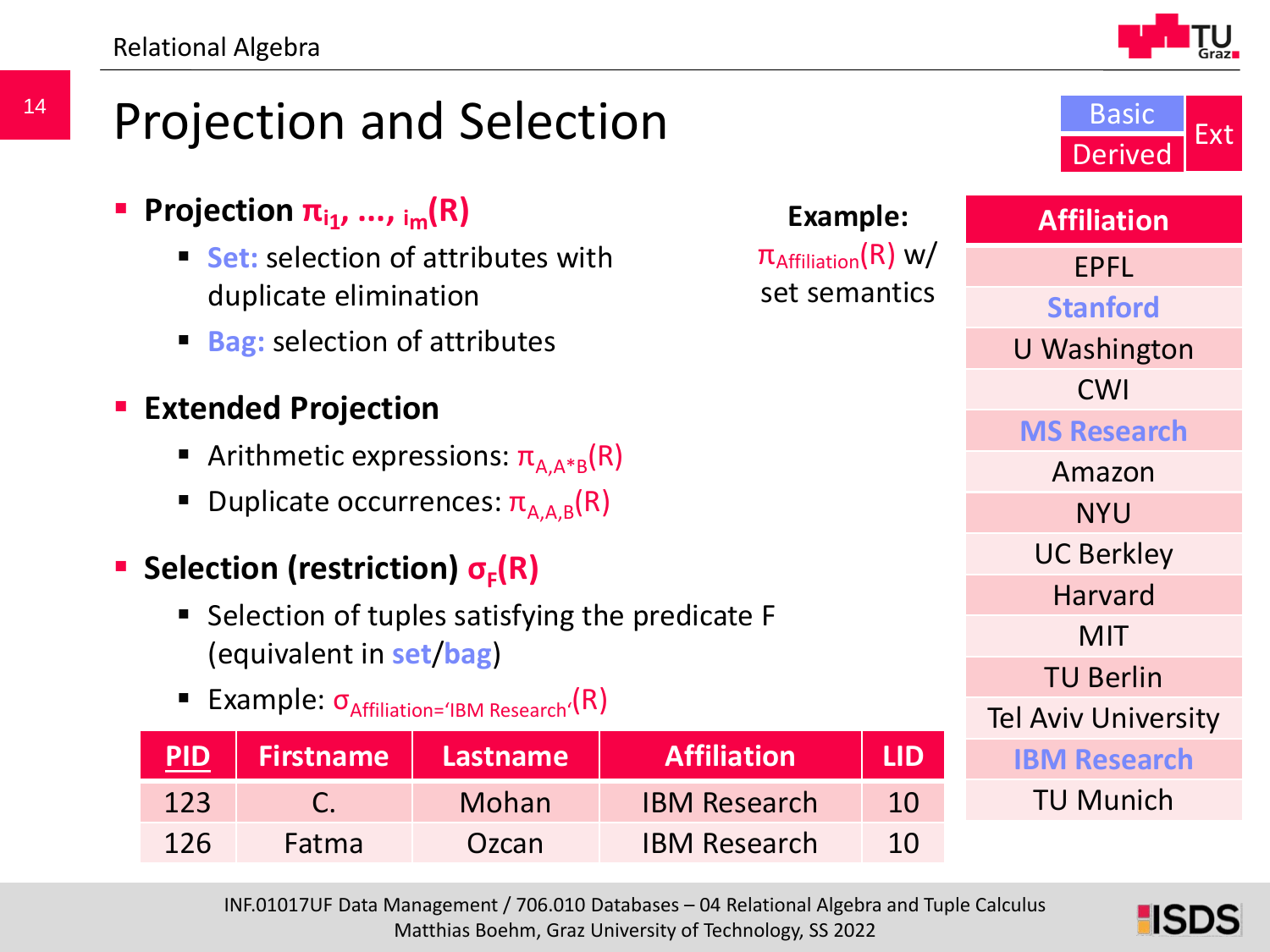### Query Trees

- **Composition of Complex Queries**
	- Relational algebra expressions  $\rightarrow$  data flow graph (tree)
	- Leaf nodes represent base relations; root node represents result



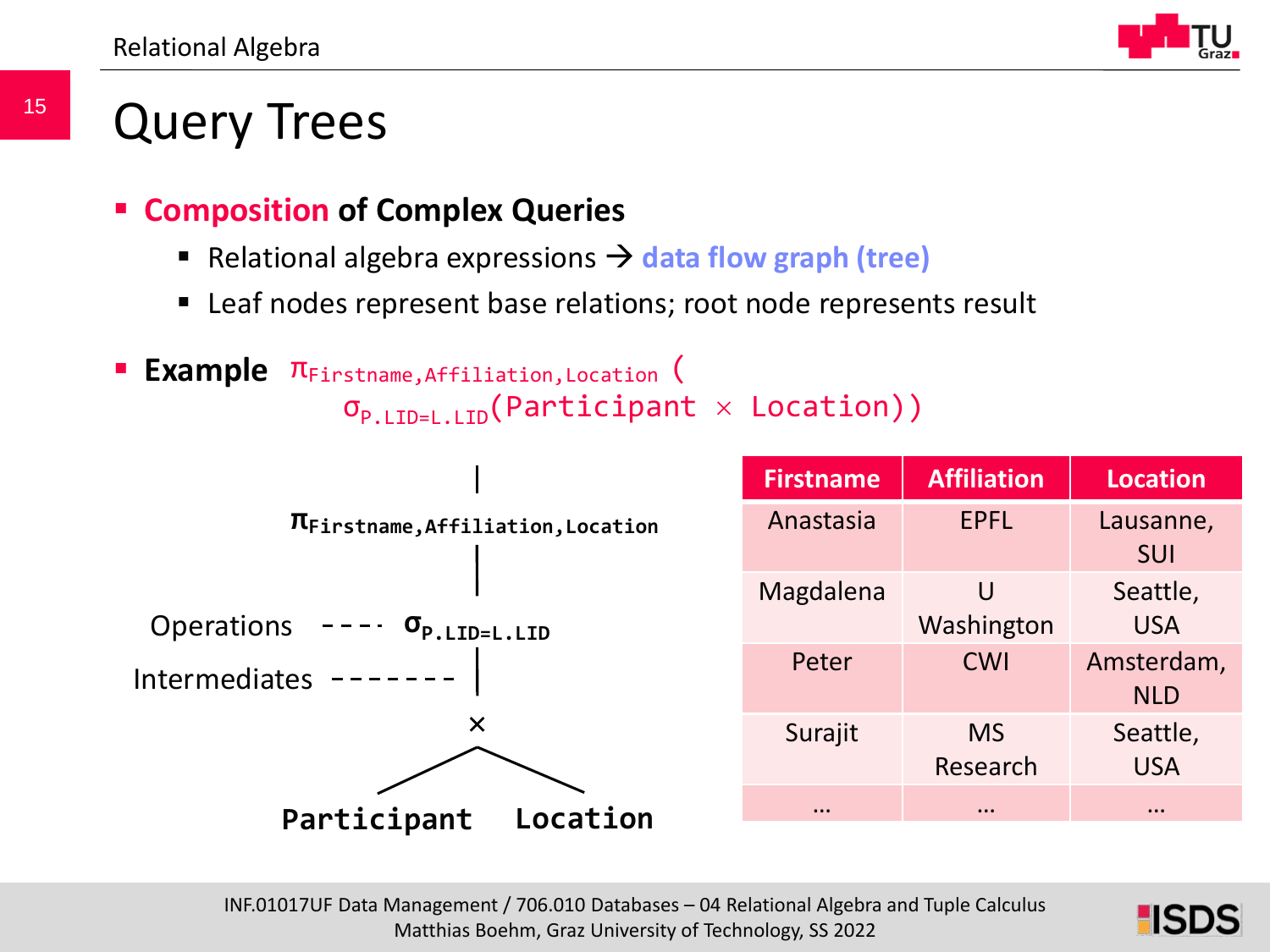

- **Definition R∩S := R (R S)** (derived from basic operations)
	- **Set:** set intersection derived from difference
	- **Bag:** bag intersection, with element multiplicity min(R,S)

#### **Example**

| <b>Firstname</b> | <b>Lastname</b>   | <b>Affiliation</b>         |
|------------------|-------------------|----------------------------|
| <b>Anastasia</b> | <b>Ailamaki</b>   | <b>EPFL</b>                |
| Peter            | <b>Boncz</b>      | <b>CWI</b>                 |
| Volker           | Markl             | <b>TU Berlin</b>           |
| <b>Thomas</b>    | Neumann           | <b>TU Munich</b>           |
| <b>Firstname</b> | <b>Lastname</b>   | <b>Affiliation</b>         |
| <b>Anastasia</b> | <b>Ailamaki</b>   | <b>EPFL</b>                |
| Magdalena        | <b>Balazinska</b> | U Washington               |
| Juliana          | Freire            | <b>NYU</b>                 |
| Tova             | Milo              | <b>Tel Aviv University</b> |

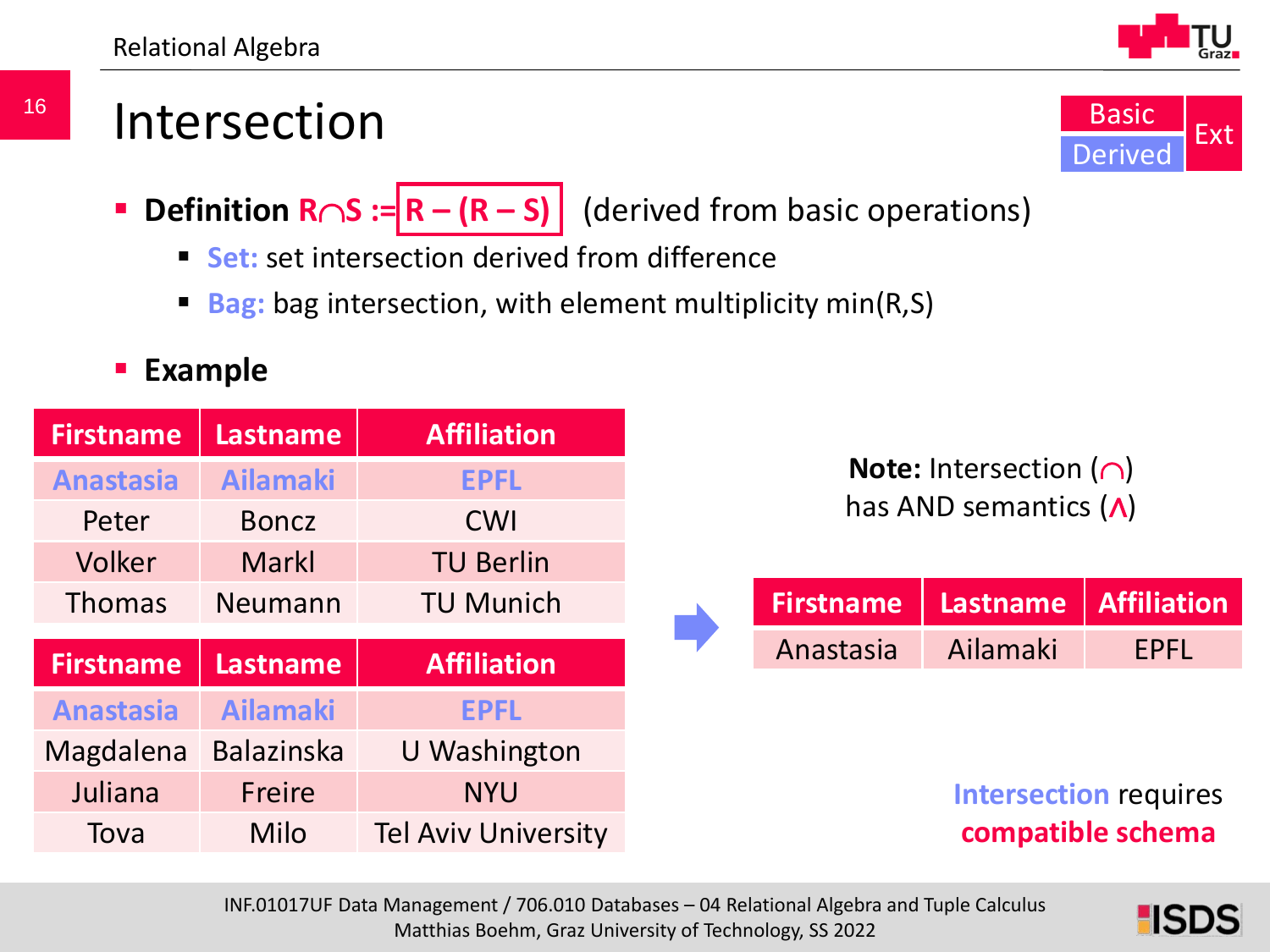

### Division

17



- **Definition R÷S :=**  $\pi_{R-S}$  **(R)**  $\pi_{R-S}$  **((** $\pi_{R-S}$ **(R) × S) R)** 
	- Find instances in R that satisfy S (e.g., **which students took ALL DB courses**)
	- **F** R÷S := { $(a_1, ..., a_{r-s})$  |  $\forall$  ( $b_1, ..., b_s$ ) ∈ S :  $(a_1, ..., a_{r-s}, b_1, ..., b_s)$  ∈ R}

**Example**



| Ć<br>L. | נ | $R \div S$ |  |
|---------|---|------------|--|
|         |   |            |  |
|         |   |            |  |





(many-to-one set containment test)

INF.01017UF Data Management / 706.010 Databases – 04 Relational Algebra and Tuple Calculus eu ei v **Example Derivation**  $\pi_{R-S}(R)$  a b c d **A B C D**  $(\pi_{R-S}(R) \times S) - R)$ **A B** a b b c e d **A B C D** a b c d a b e f b c c d b c e f e d c d e d e f  $\pi_{R-S}(R) \times S$  $(\pi_{R-S}(R) \times S) - R$ **A B C D** b c c d  $\pi_{R-S}((\pi_{R-S}(R) \times S) - R)$ **A B** b c

$$
\frac{\pi_{R-S}(R) - \pi_{R-S}(R)}{(\pi_{R-S}(R) \times S) - R}
$$
\n  
\nA B  
\na b

e d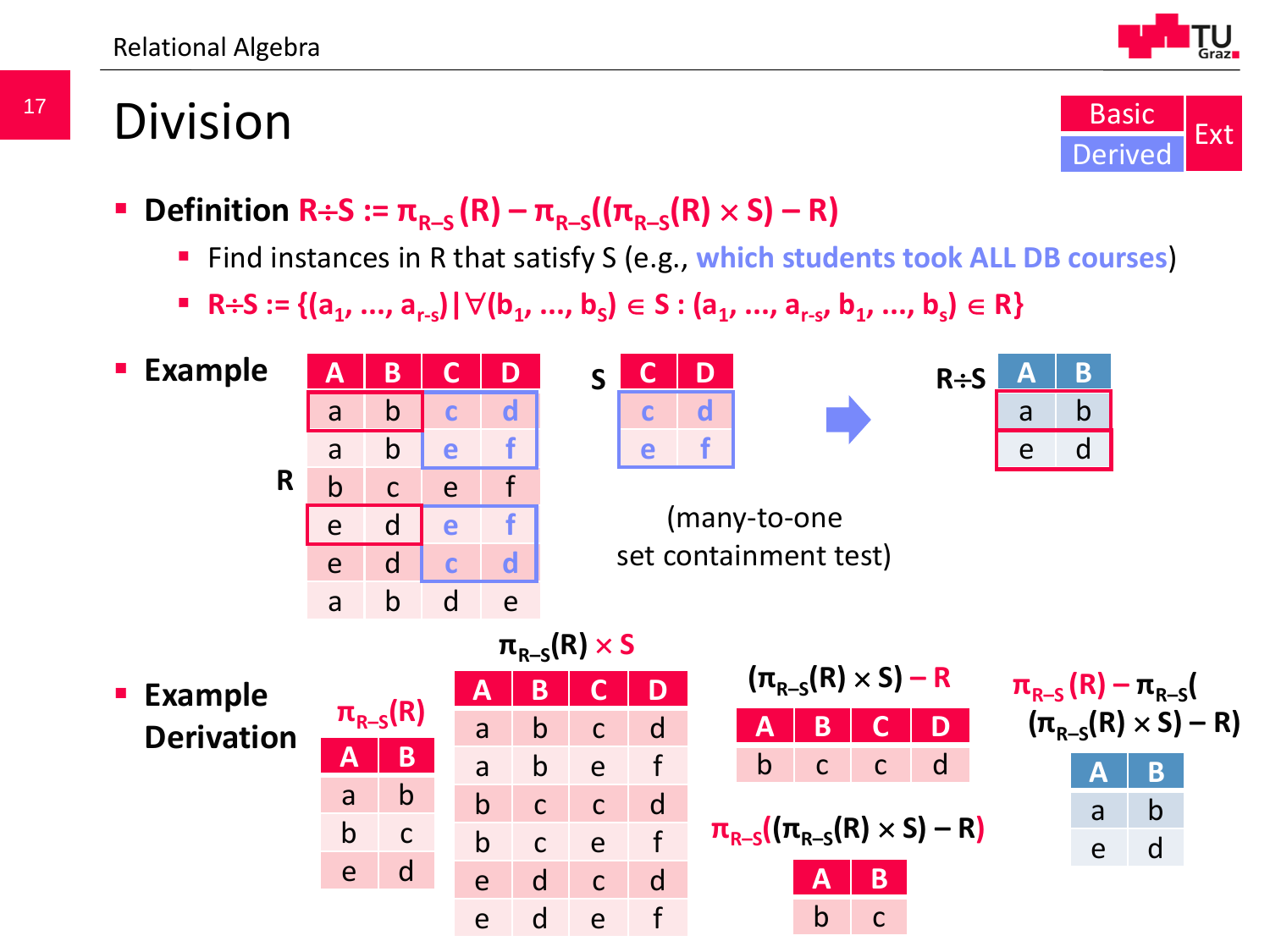### (Inner) Join



- **Definition R** $\Join$ **S** :=  $\pi$ ... ( $\sigma$ <sub>**F**</sub> (R  $\times$  S))
	- Selection of tuples (and attributes) from the catesian product  $R\times S$ (equivalent in **set**/**bag**); **beware of NULLs:** do never match
	- **Theta Join:**  $R \bowtie_{\Theta} S := \sigma_{\Theta} (R \times S)$ ; arbitrary condition e.g.,  $\Theta \in \{=, \neq, \leq, \leq, \geq\}$
	- **Natural Join:** R⊠S; equi join (Θ is =) w/ shared attributes appearing once

#### **Example Natural Join Participant** ⨝ **Location**

| PID |            | <b>Firstname</b> | <b>Affiliation</b><br><b>Lastname</b> |                     | <b>LID</b>          |             |                 |
|-----|------------|------------------|---------------------------------------|---------------------|---------------------|-------------|-----------------|
| 102 |            | Anastasia        | Ailamaki<br><b>EPFL</b>               |                     | $\mathbf 1$         |             |                 |
| 104 |            | Peter            | Stanford<br><b>Bailis</b>             |                     |                     |             |                 |
| 105 |            | Magdalena        | <b>Balazinska</b>                     | <b>U</b> Washington |                     | 3           |                 |
|     | <b>PID</b> | Firstname        | <b>Lastname</b>                       |                     | <b>Affiliation</b>  | <b>LID</b>  | <b>Location</b> |
|     | 102        | Anastasia        | Ailamaki                              |                     | <b>EPFL</b>         | $\mathbf 1$ | Lausanne, SUI   |
|     | 105        | Magdalena        | <b>Balazinska</b>                     |                     | <b>U</b> Washington | 3           | Seattle, USA    |

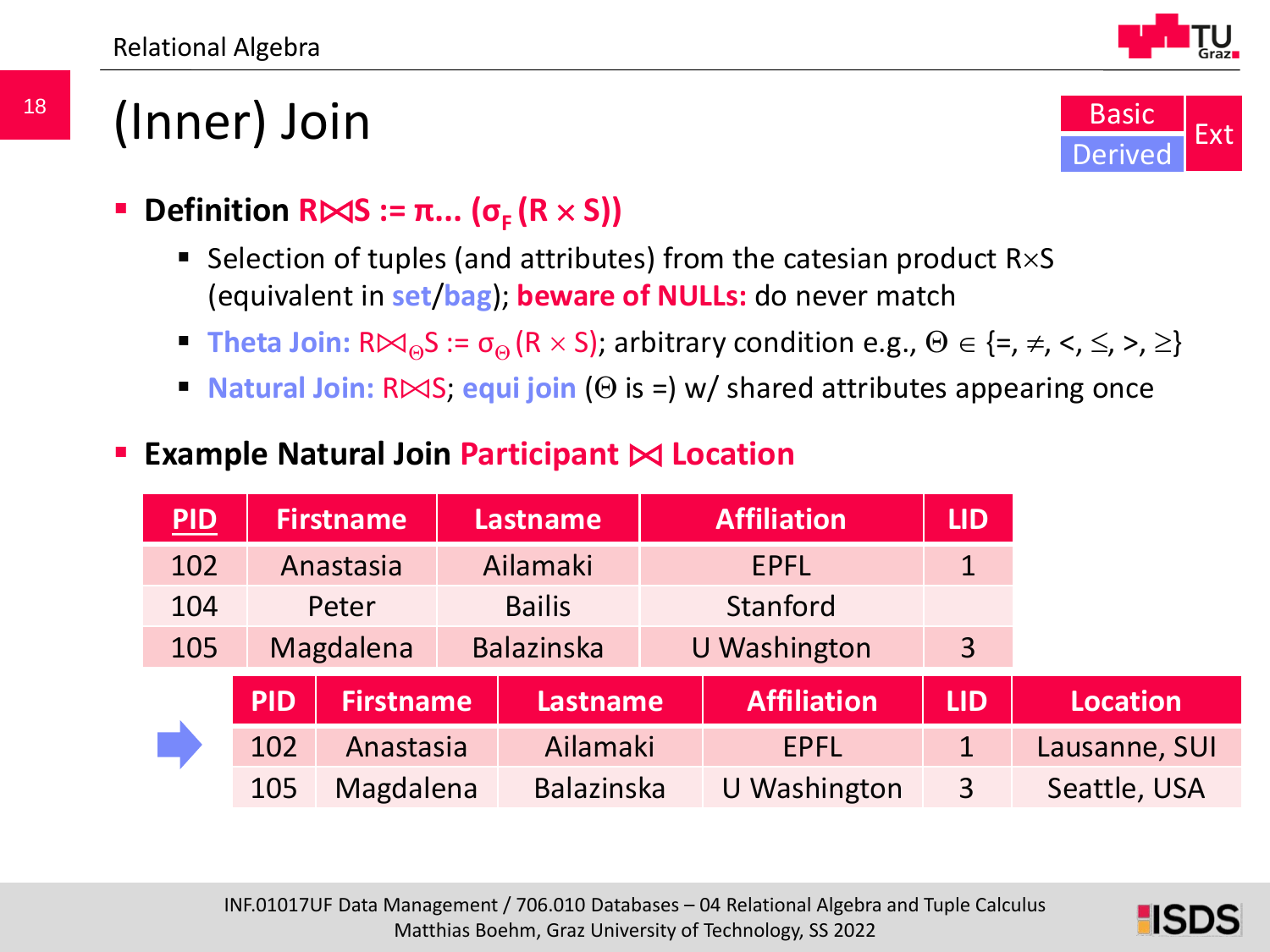### Other Types of Joins

- **Outer Joins**
	- **EXECT** Left outer join  $\mathbf{M}$  (tuples of lhs, NULLs for non-existing rhs)
	- Right outer join  $\mathbf x$  (tuples of rhs, NULLs for non-existing lhs)
	- Full outer join  $\mathbf{\times}$  (tuples of lhs/rhs, NULLs for non-existing lhs/rhs)
	- **Example**

Participant **M** Location

|     | PID   Firstname   Lastname   Affiliation |               |           | LID          | <b>ALIDA</b> | Location      |
|-----|------------------------------------------|---------------|-----------|--------------|--------------|---------------|
| 102 | Anastasia                                | Ailamaki      | EPFL      | $\mathbf{1}$ | 1            | Lausanne, SUI |
| 104 | Peter                                    | <b>Bailis</b> | Stanford  | <b>NULL</b>  | <b>NULL</b>  | <b>NULL</b>   |
| 105 | Magdalena                                | Balazinska    | <b>UW</b> | $\mathbf{3}$ | $-3$         | Seattle, USA  |
|     |                                          |               |           |              |              |               |

#### **Semi Join**

- **■** Left semi join  $\kappa := \pi_{\rm R}(\mathsf{R}\bowtie S)$  (filter lhs)
- Right semi join  $\lambda$  (filter rhs)
- $\blacksquare$  Example Participant  $\ltimes$   $\sigma$ <sub>GER</sub> (Location)

|     |               |              | PID Firstname Lastname Affiliation LID |    |
|-----|---------------|--------------|----------------------------------------|----|
| 120 | Volker        | <b>Markl</b> | <b>TU Berlin</b>                       | -8 |
| 124 | <b>Thomas</b> | Neumann      | <b>TU Munich</b>                       | 11 |

#### **Anti Join**

- Left anti join R ▷ S := R − R ⋉ S (**complement of left semi join**)
- **Right anti join (complement of right semi join)**  $\mathcal{M}$  Matthias Boehm, Graz University of Technology, SS 2022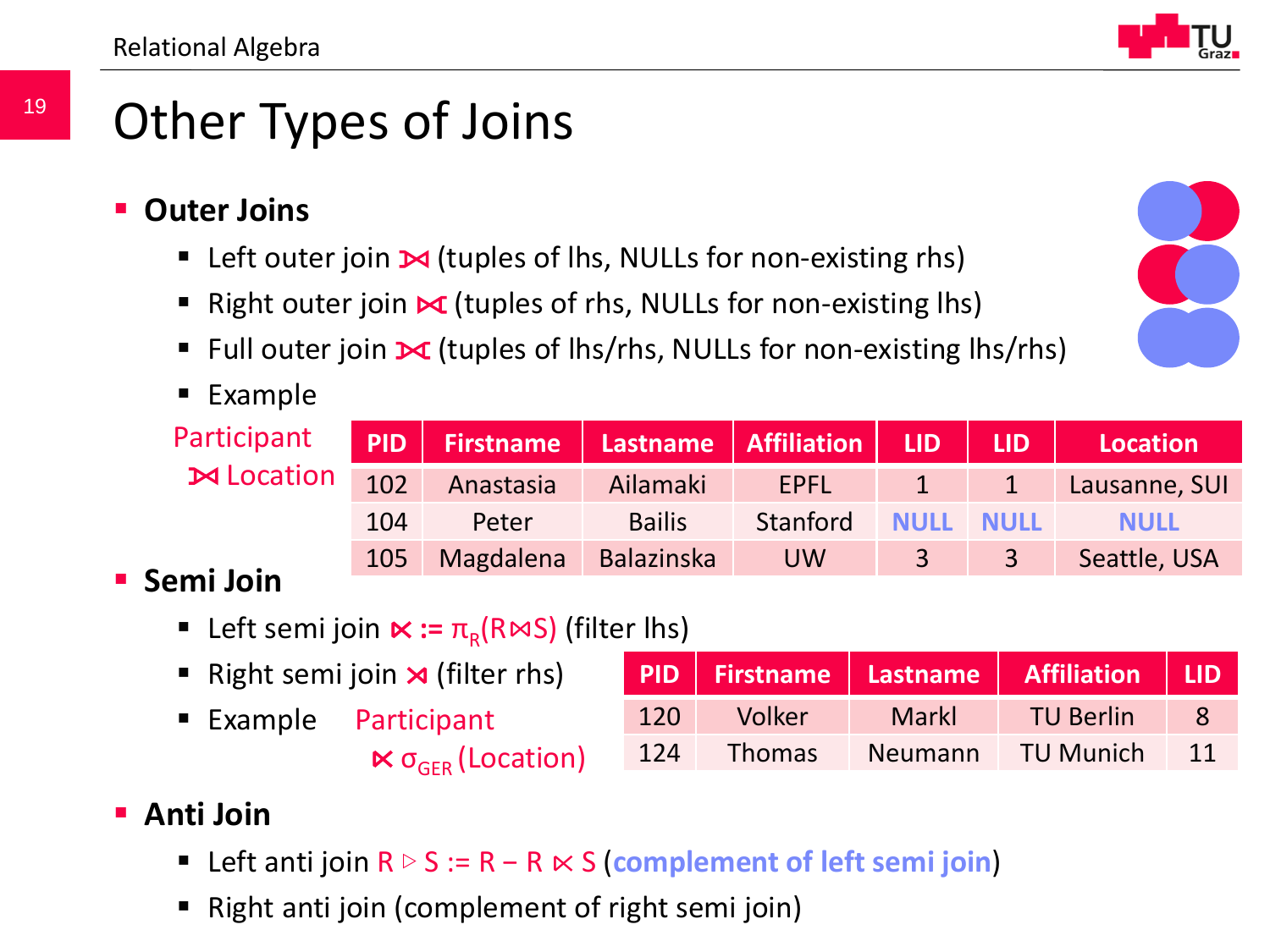### Deduplication, Sorting, and Renaming



- Convert a **bag** into a **set** by removing all duplicate instances
- SQL: use **ALL** or **DISTINCT** to indicate w/ or w/o duplicate elimination
- **F** Sorting **τ**<sub>A</sub>(R)
	- Convert a **bag** into a **sorted list** of tuples; order lost if used in other ops
	- SQL: sequence of attributes with ASC (ascending) or DESC (descending) order
	- Example: τ<sub>Firstname ASC, Lastname ASC</sub>(Participant)

#### **Rename**  $\rho_s(R)$

- Define new schema (attribute names), but keep tuples unchanged
- **Example:**  $\rho_{ID, Given Name, Family Name, Affilation, LID(Participant)$

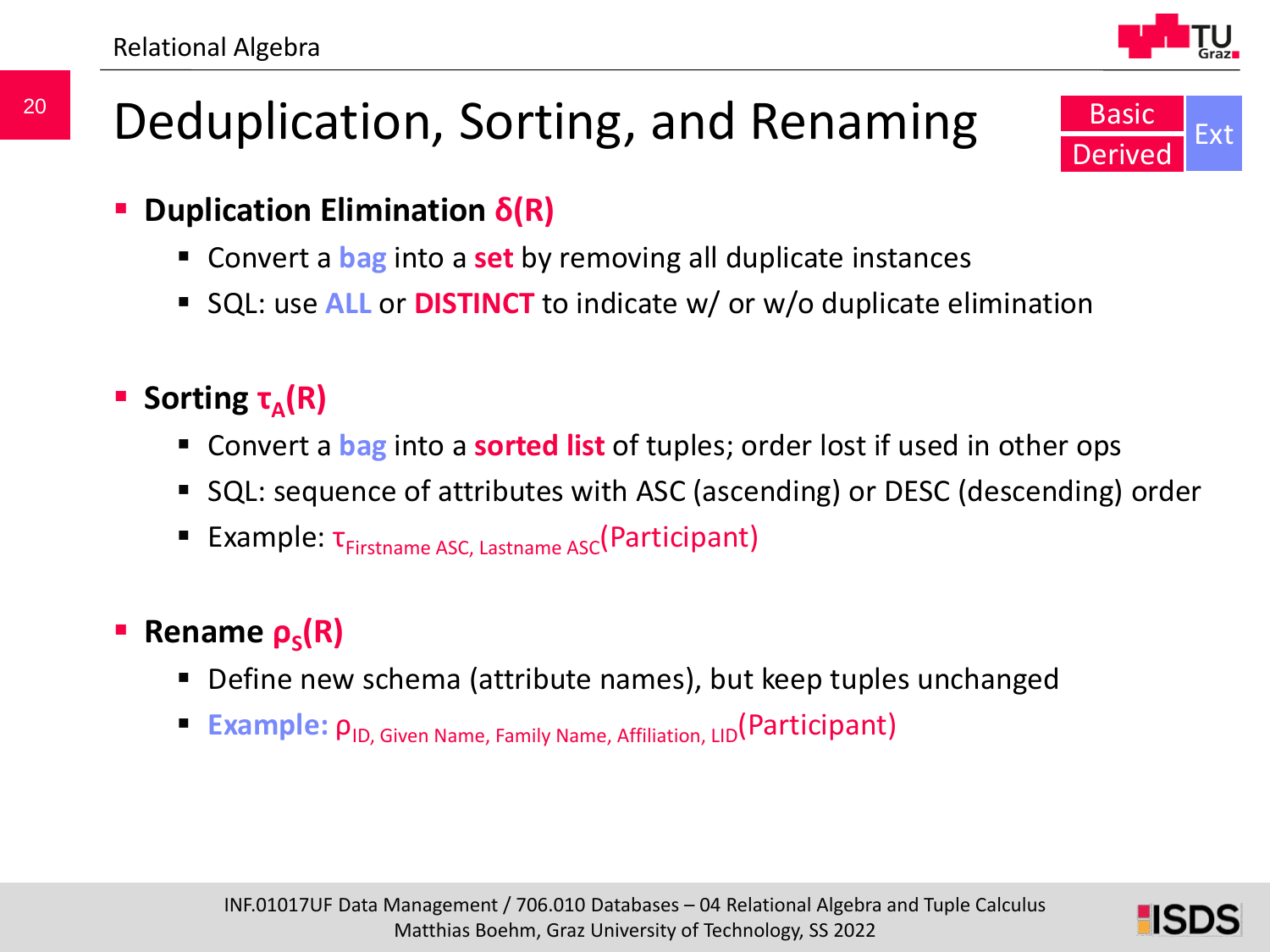- Grouping and Aggregation
	- **Definition γA,f(B)R**
		- **Grouping:** group input tuples R according to unique values in A
		- **Aggregation:** compute aggregate f(B) per group of tuples (aggregation w/o grouping possible)
	- **Example γ**<sub>Affiliation, COUNT(\*)</sub> Participant

- **Classification of Aggregates f(B)**
	- **Additive** aggregation functions (SUM, COUNT)
	- **Semi-additive** aggregation functions (MIN, MAX)
	- **Additively computable** aggregation functions (AVG, STDDEV, VAR)
	- **Aggregation functions (MEDIAN, QUANTILES)**



| <b>Affiliation</b>  | <b>COUNT</b>   |
|---------------------|----------------|
| <b>EPFL</b>         | $\mathbf{1}$   |
| <b>Stanford</b>     | $\overline{2}$ |
| U Washington        | $\mathbf{1}$   |
| <b>CWI</b>          | $\mathbf{1}$   |
| <b>MS Research</b>  | $\overline{2}$ |
| Amazon              | $\mathbf{1}$   |
|                     |                |
| <b>IBM Research</b> | 2              |
| <b>TU Munich</b>    |                |



2 SL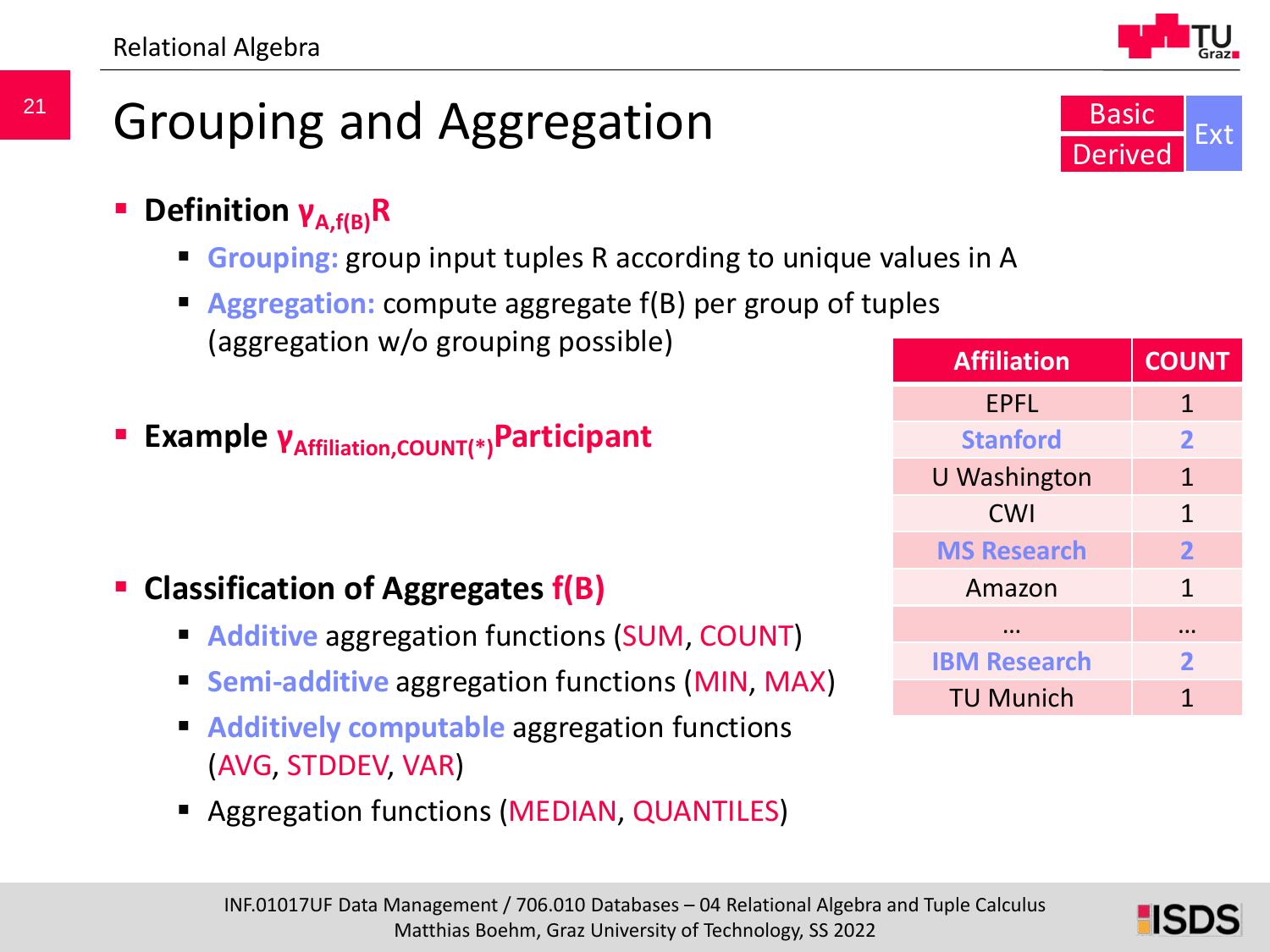## BREAK (and Test Yourself)

**Task: Compute the results for the following queries.** δ





 $\mathbf{\Omega}$  $\sigma_{\text{Name}\in\{Y,Z\}}$ Products P

| <b>Customer</b> | Date               |
|-----------------|--------------------|
| A               | $'2019-06-22'$     |
| C               | $'2019-06-23'$     |
| וו              | $'2019 - 06 - 23'$ |

| <b>Orders</b>  |                 |                |          |            |
|----------------|-----------------|----------------|----------|------------|
| <b>OID</b>     | <b>Customer</b> | Date           | Quantity | <b>PID</b> |
|                | А               | $'2019-06-22'$ | 3        |            |
| $\overline{2}$ | R               | $'2019-06-22'$ |          |            |
| 3              |                 | $'2019-06-22'$ |          |            |
| 4              | C               | $'2019-06-23'$ | 9        |            |
| 5              |                 | $'2019-06-23'$ |          |            |
| 6              | ∩               | $'2019-06-23'$ |          |            |

**Products** 

| <b>PID</b> | <b>Name</b> | Price |
|------------|-------------|-------|
|            | X           | 100   |
| 9          |             | 15    |
|            | Z           | 75    |
| २          |             | 120   |



|                | <b>Customer</b> | Count | <b>Custom</b> |
|----------------|-----------------|-------|---------------|
| <b>Date</b>    |                 |       |               |
| $'2019-06-22'$ |                 |       |               |
| $'2019-06-23'$ | R               |       |               |
| $'2019-06-23'$ |                 |       |               |



| <b>Customer</b> | <b>Sum</b> |
|-----------------|------------|
| A               | 120        |
| B               | 120        |
| C               | 130        |
|                 | 75         |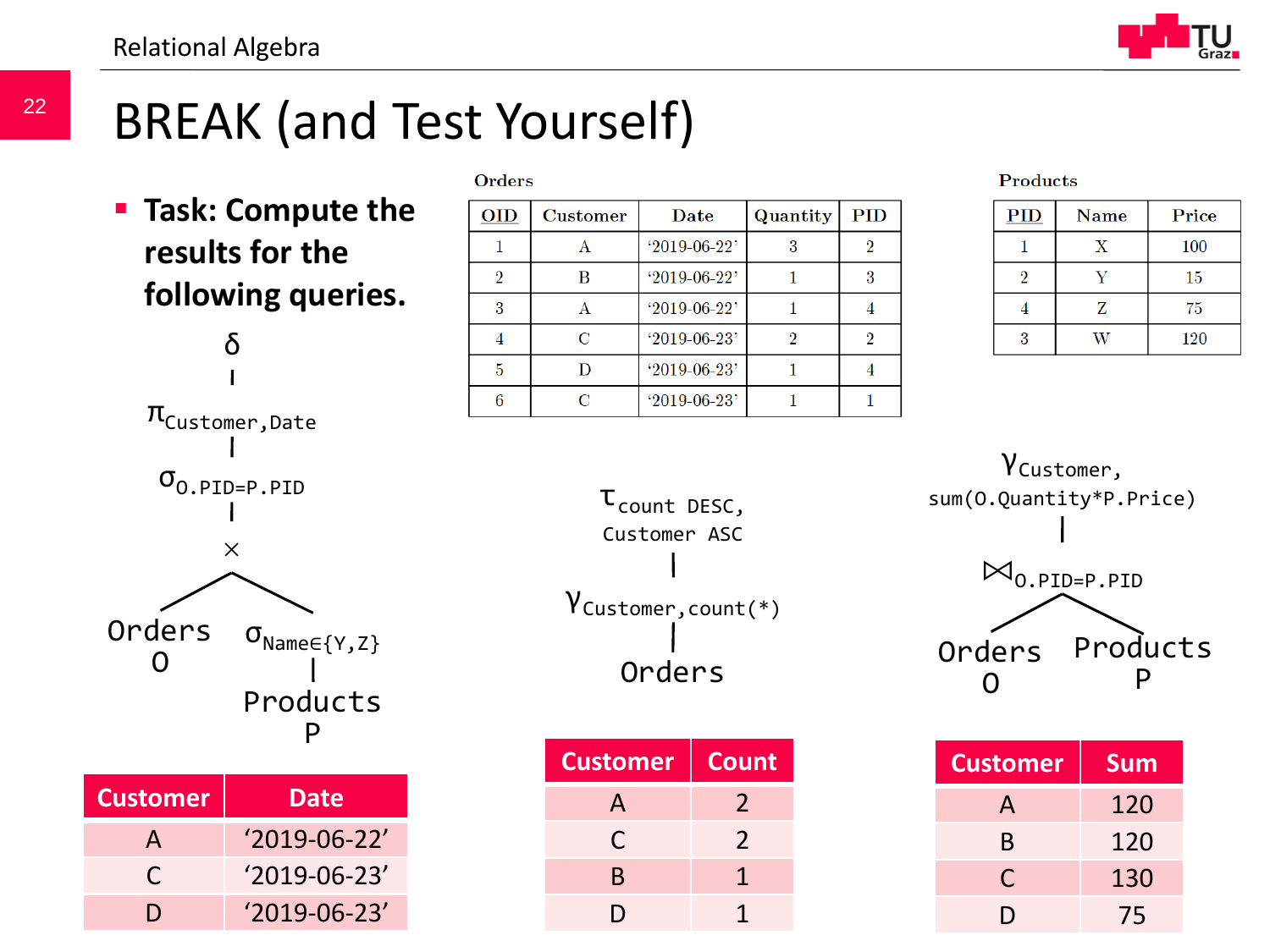

# Tuple Calculus

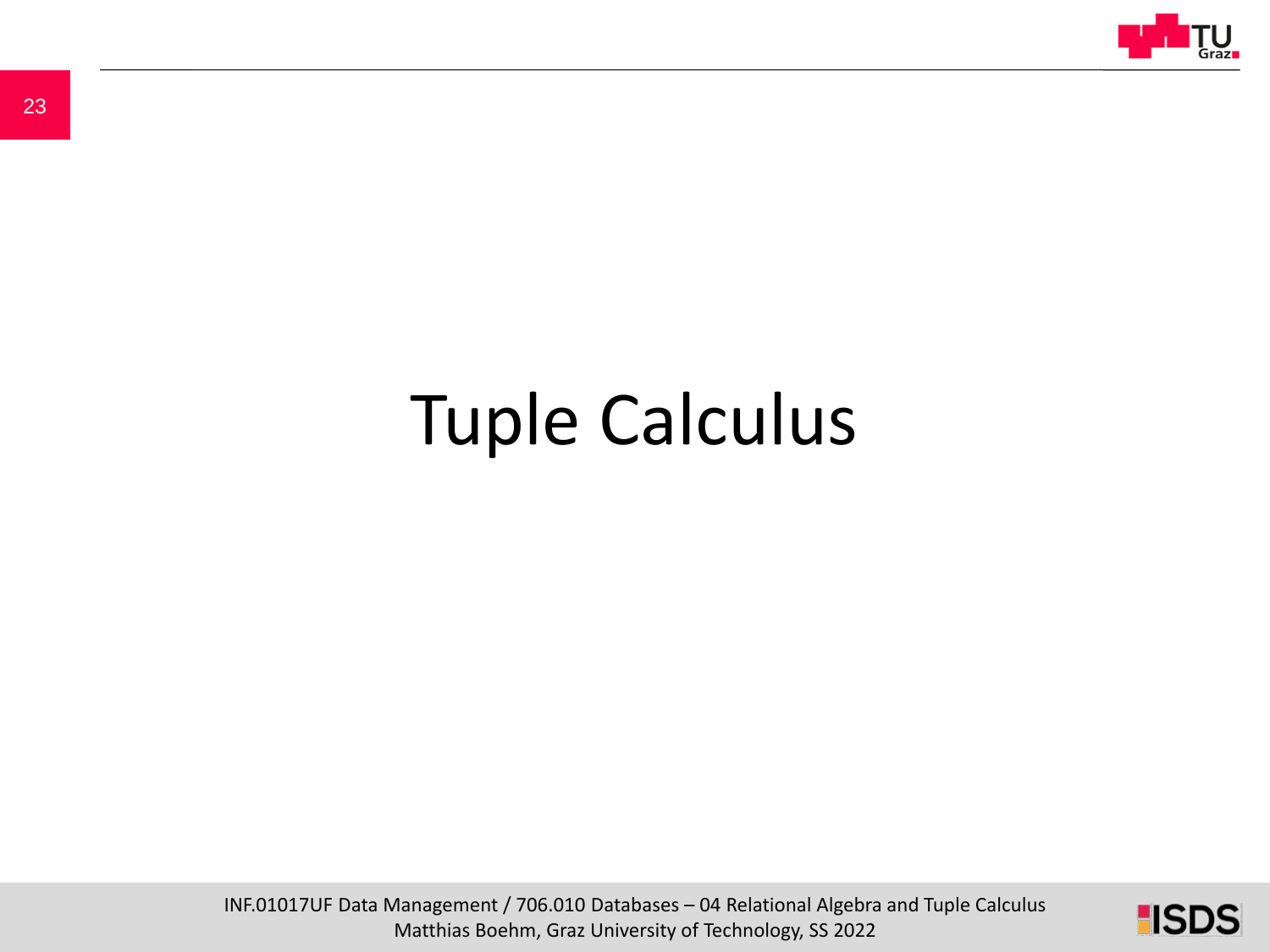

### Overview Tuple Calculus

- **Relational Calculus**
	- **Tuple Calculus** tuple relational calculus:  $\{T \mid p(T)\}$  (tuple  $\rightarrow$  set) **examples:** see definition of relational algebra
	- **(Domain Calculus** domain relational calculus: attribute  $\rightarrow$  set)

#### **Characteristics Tuple Calculus**

- Calculus expression **does not specify order of operations**
- Calculus expressions consist of variables, constants, comparison operators, logical concatenations, and quantifiers
- **Expressions are formulas, free formal variables**  $\rightarrow$  **result**



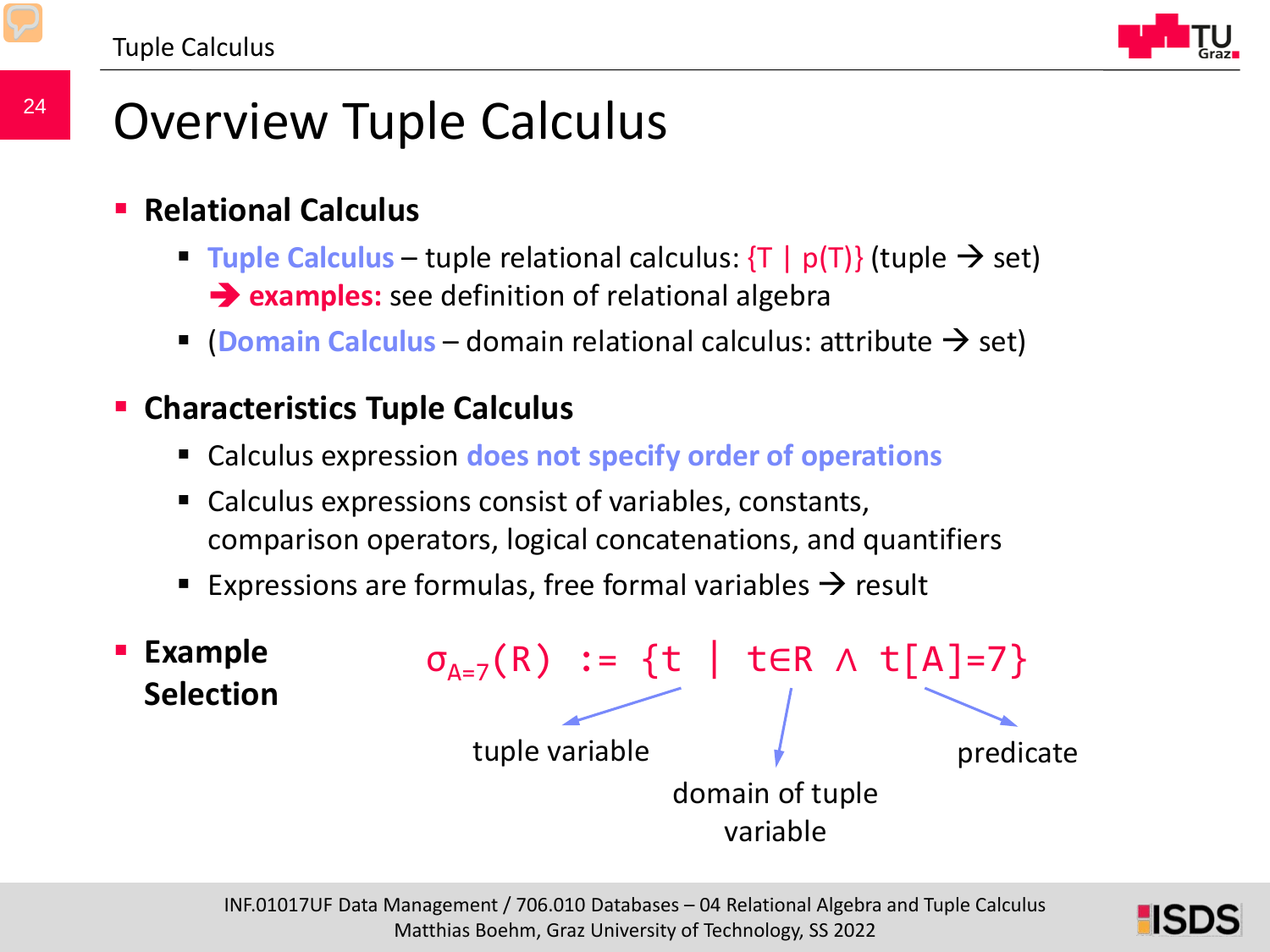Tuple Calculus



### **Quantifiers**

- **Variables**
	- Free: unbound variables define the result
	- Bound: existential quantifier ∃**x** and universal quantifier ∀**x** bind a variable x



#### **Safe Queries**

- **Guarantees finite number of tuples** (otherwise, unsafe)
- Example unsafe query: **{t | t** ∉ **R}**
- **Relational completeness:** Every safe query expressible in RA and vice versa

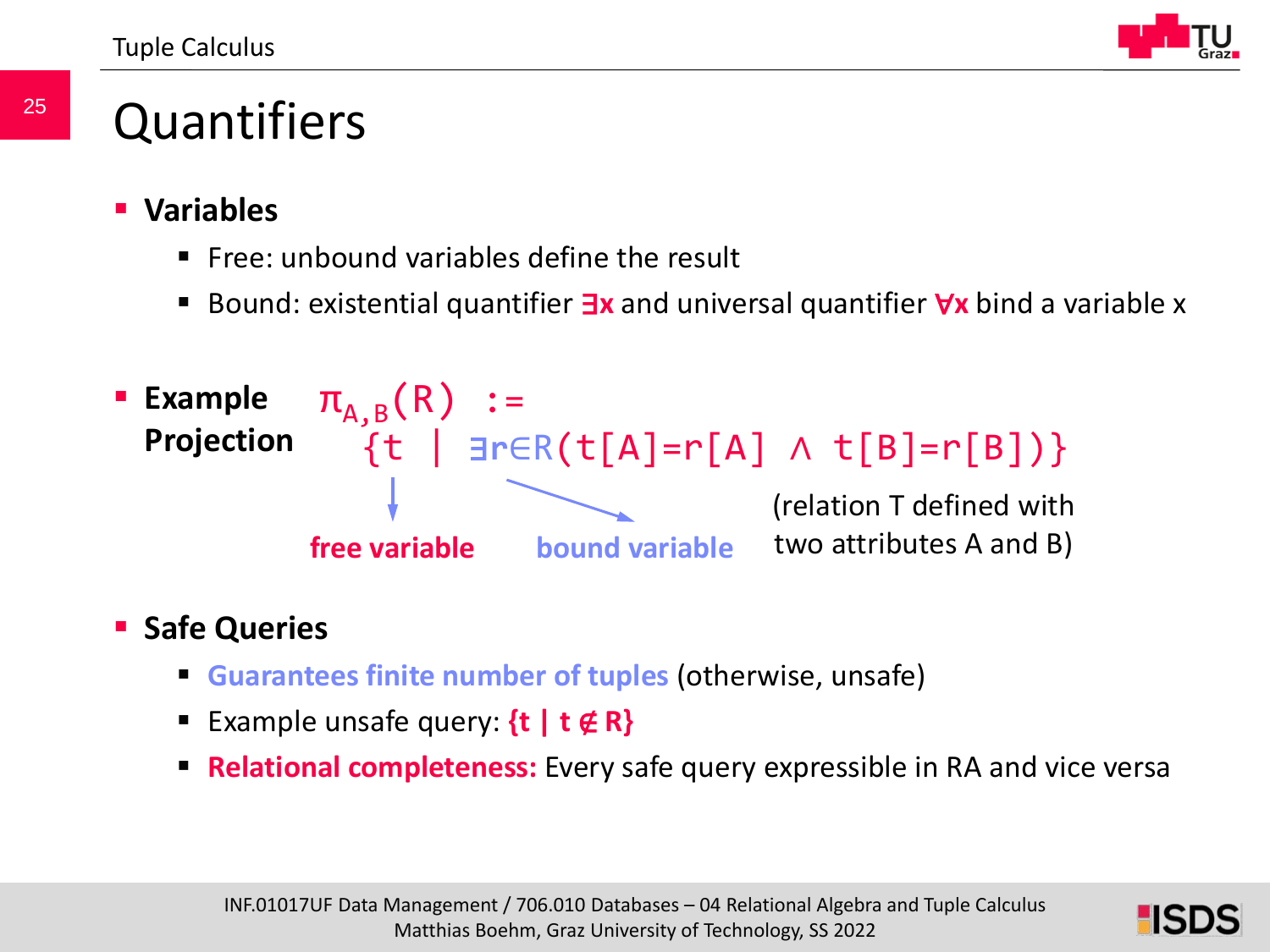### Relational Algebra vs Tuple Calculus Revisited

**focus on** 

**query language**

- **E. F. Codd argued for Tuple Calculus**
	- **Criticism RA: operator-centric**
	- Ease of Augmentation (w/ lib functions)
	- Scope for Search Optimization
	- Authorization Capabilities
	- **Closeness to Natural Language**
- **System R Team used SEQUEL + RA** 
	- **Criticism Tuple Calculus:** too complex
	- Iterating over tuples (not set-oriented)
	- **D** Quantifiers and bound variables
	- **Deta** Join over all variable attributes and result mapping
- **Equivalent expressiveness + simplicity of RA + use as IR Relational Algebra as basis for SQL und DBMS in practice**



[E. F. Codd: Relational Completeness

of Data Base Sublanguages. IBM Research Report RJ987, **1972**]



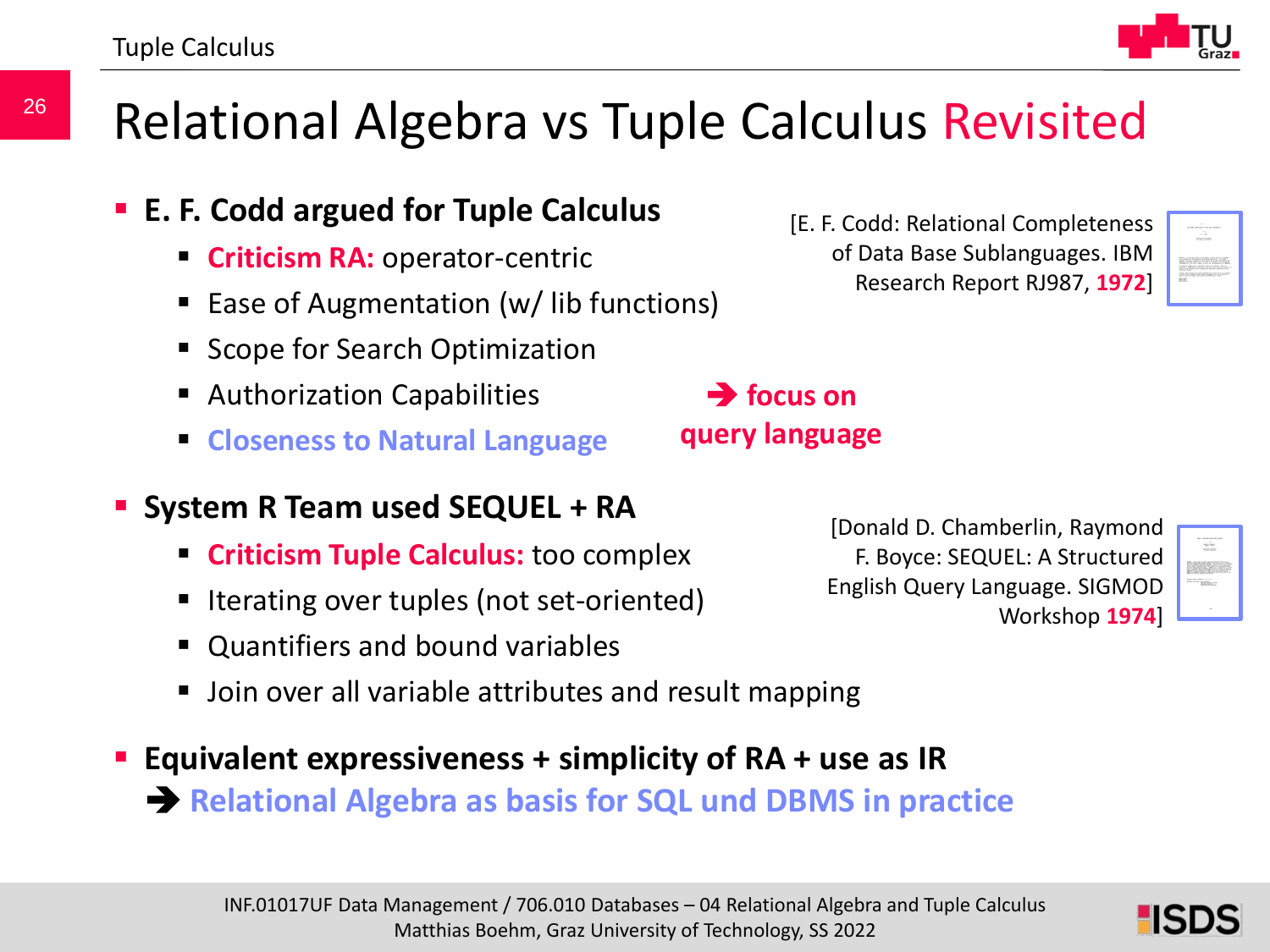

### Excursus: The History of System R and SQL

**Gem: "The Birth of SQL – Prehistory / System R" (SQL Reunion 1995)**

- [https://www.mcjones.org/System\\_R/SQL\\_Reunion\\_95/sqlr95-Prehisto.html](https://www.mcjones.org/System_R/SQL_Reunion_95/sqlr95-System.html)
- [https://www.mcjones.org/System\\_R/SQL\\_Reunion\\_95/sqlr95-System.html](https://www.mcjones.org/System_R/SQL_Reunion_95/sqlr95-System.html)
- **Don Chamberlin:** *We had this idea, that Codd had developed two languages, called the relational algebra and the relational calculus. […] The relational calculus was a kind of a strange mathematical notation with a lot of quantifiers in it. We thought that what we needed was a language that was different from either one of those, […].*
- **Don Chamberlin:** *Interestingly enough, Ted Codd didn't participate in that as much as you might expect. He got off into natural language processing […]. He really didn't get involved in the nuts and bolts of System R very much. I think he may have wanted to maintain a certain distance from it in case we didn't get it right. Which I think he would probably say we didn't.*
- **Mike Blasgen:** *Oh, he has said that, many times.*

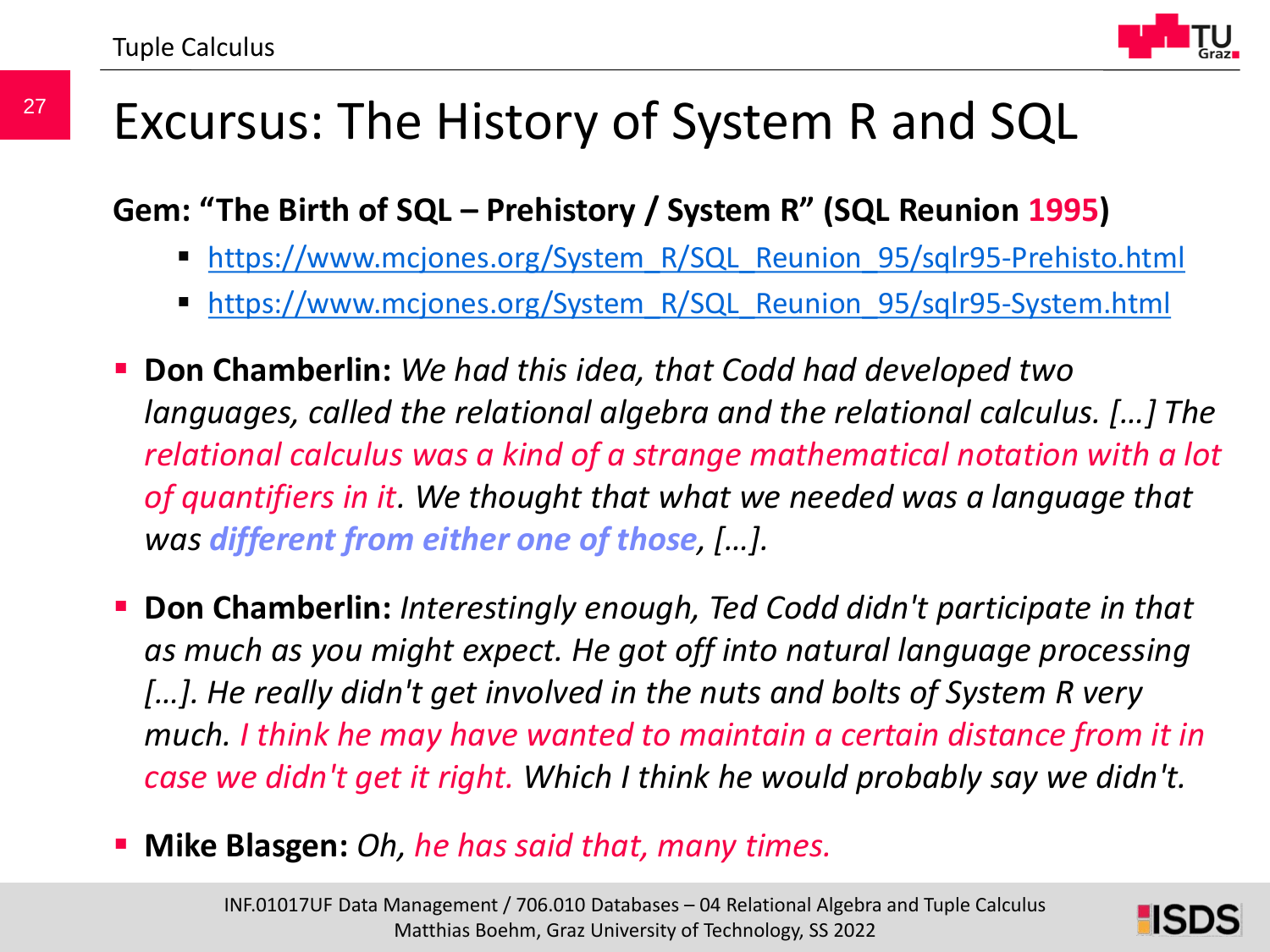

### Excursus: Stonebraker at UC Berkeley

#### **Celebration of Mike Stonebraker (70th Year Birthday Party)**

- Saturday April 12th, 2014 @ MIT Stata Center
- [https://stonebraker70.com/](https://www.youtube.com/redirect?event=video_description&redir_token=QUFFLUhqbjhaQWszaGNIVklITnpOME9OSV9OM0Mwa2p6QXxBQ3Jtc0ttUGJDdGthMHh1cTZ6UnNHdm9rYVF5OGxvVVdoUktmcnZOSGdsUjdlN1lTNHZBNEYwQjNVZW9wMGUxRlliS1daYzNodGpIbG10R2NubzZ0RFRjaFFwZHBWNm5aV0toQWpYMklET0xMd3RCeVV6TFN4bw&q=https://stonebraker70.com/)
- **https://www.youtube.com/watch?** [v=\\_UGUDVeSQSI&list=PLSE8ODhjZ](https://www.youtube.com/watch?v=_UGUDVeSQSI&list=PLSE8ODhjZXjZO802SjzqBFFlkuKglgbZD&t=1s) XjZO802SjzqBFFlkuKglgbZD&t=1s
- **Lots of great stories**



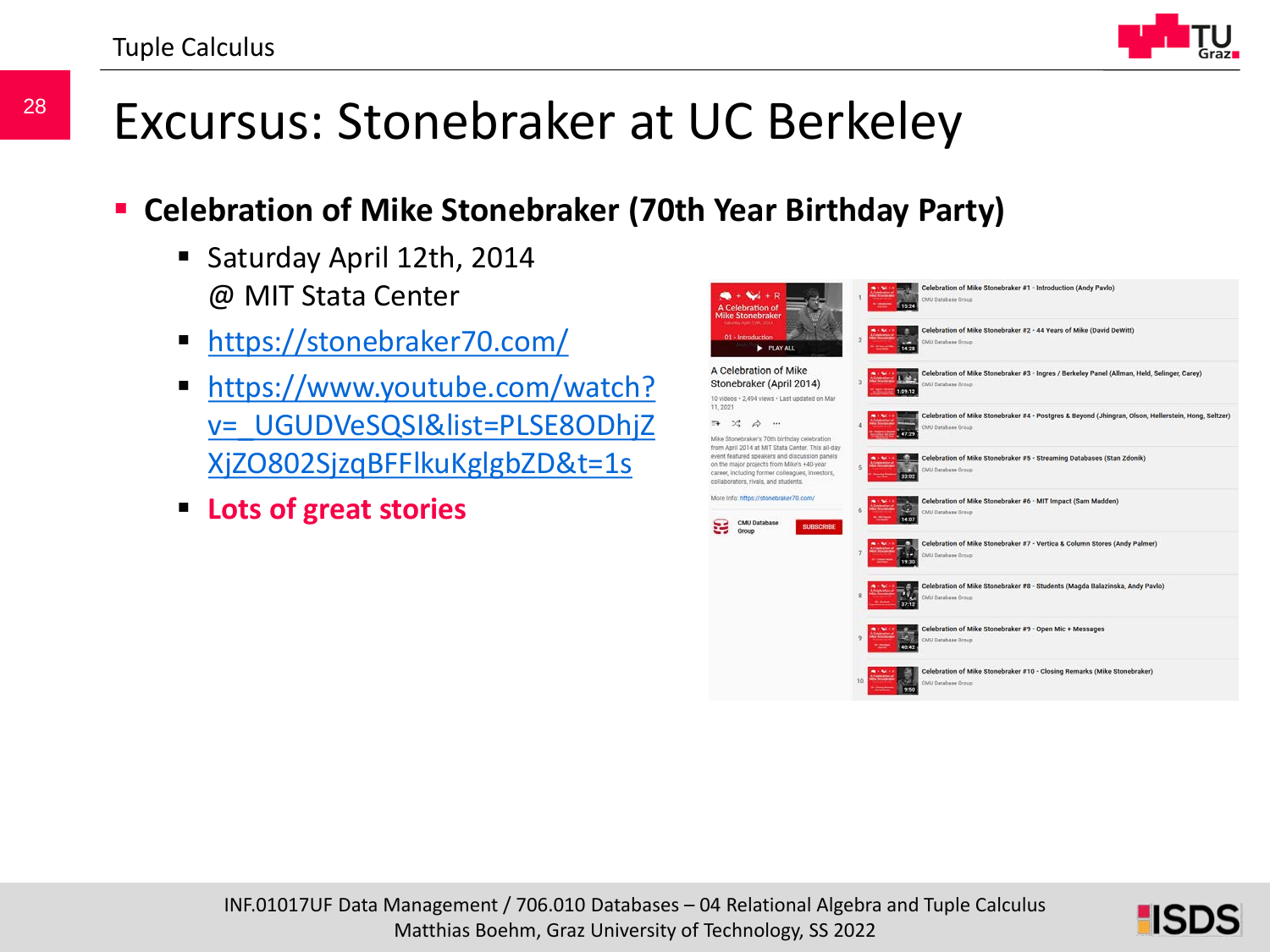

# Physical Operators

### (Preview of Lecture 08 Query Processing)

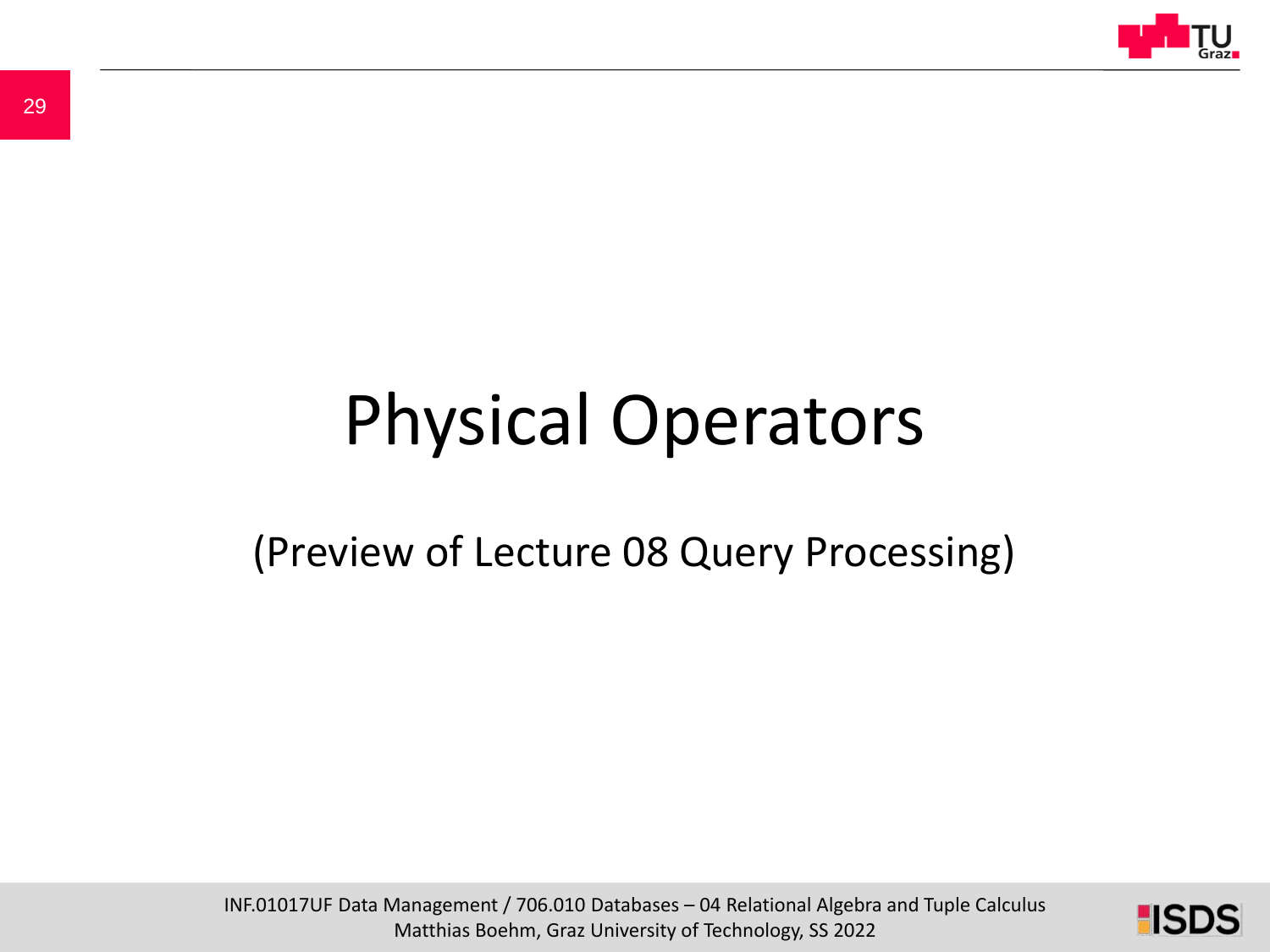

- **Volcano Iterator Model**
	- **Pipelined & no global knowledge**
	- **Open-Next-Close** (ONC) interface
	- Query execution from root node (pull-based)

```
Example \sigma_{A=7}(R)void open() { R.open(); }
void close() { R.close(); }
Record next() {
  while( (r = R.next()) != EOF )
     if( p(r) ) / A == 7return r;
  return EOF;
}
```


#### **Blocking Operators**

 $II$ build-phase of (simple) hash joins  $\sqrt{1-\frac{R\epsilon}{a}}$ ■ Sorting, grouping/aggregation,

**PostgreSQL: Init**(), **GetNext**(), ReScan(), MarkPos(), RestorePos(), **End**()

#### **Scalable (small memory) High CPI measures**

[Goetz Graefe: Volcano - An Extensible and Parallel Query Evaluation System. **IEEE Trans. Knowl. Data Eng. 1994**]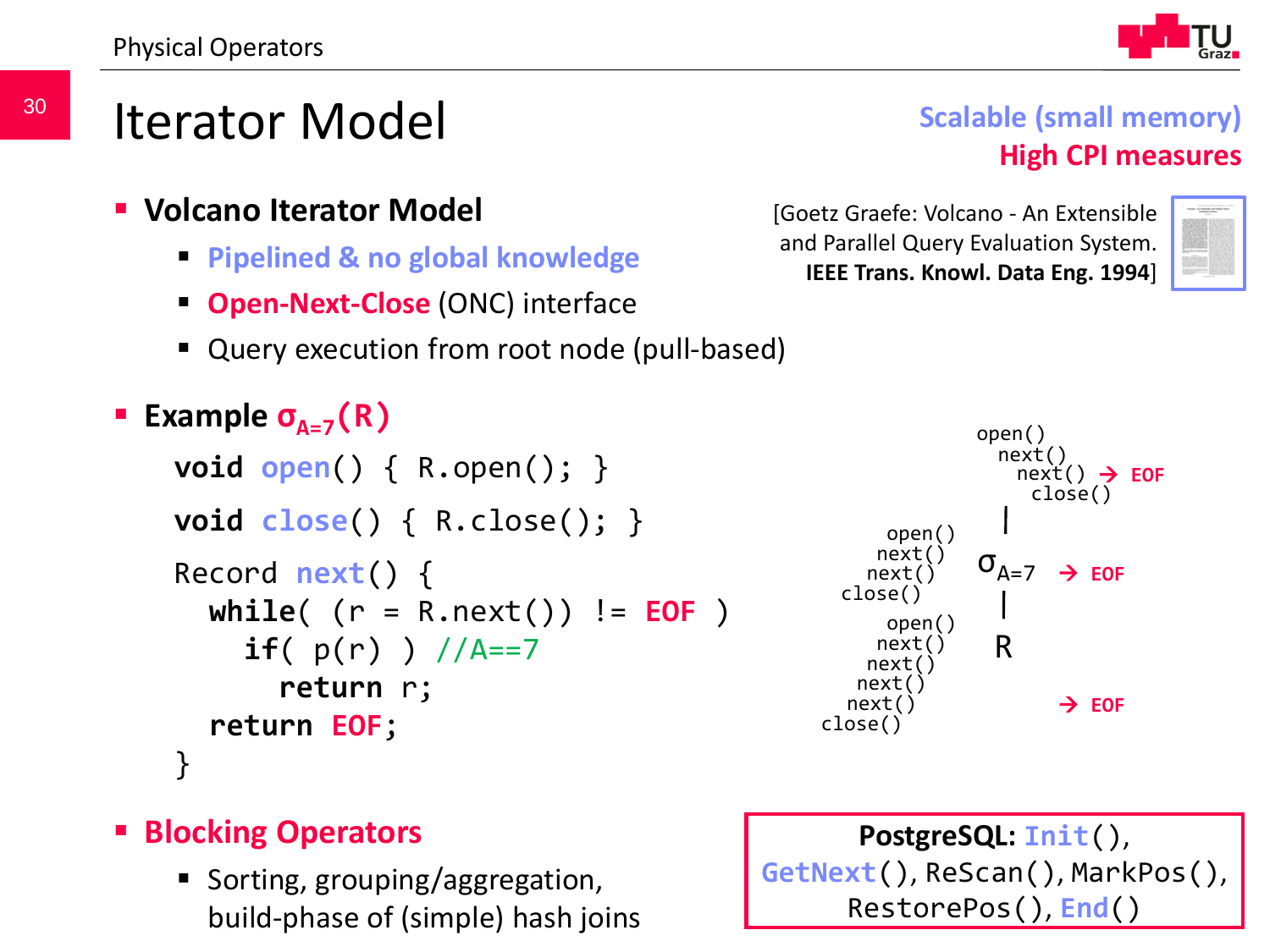

## (Selected) Physical Operators in **PostgreSQL**



[**Images:** PostgreSQL/11/pgAdmin 4/web/pgadmin/misc/static/explain/img]

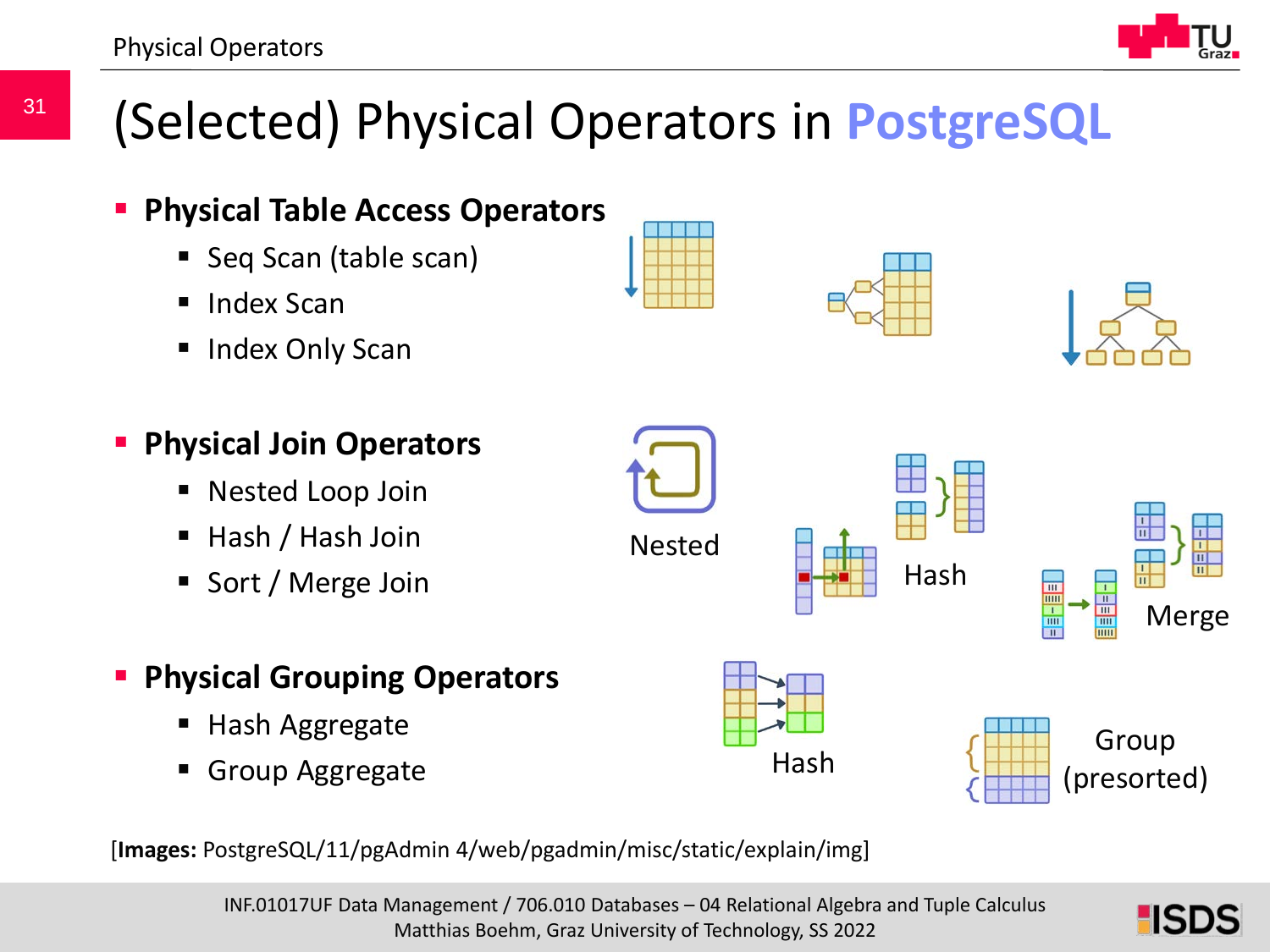

### ANALYZE and EXPLAIN

**Note:** SQL for table creation and insert in the pptx notes.

 **Step 1: EXPLAIN SELECT** \* **FROM** Participant **AS** R, Locale **AS** S **WHERE** R.LID=S.LID;

Hash Join (.. rows=70 width=1592) Hash Cond:(s.lid = r.lid) -> Seq Scan on locale s (.. rows=140 width=520) -> Hash (.. rows=70 width=1072) -> Seq Scan on participant r (.. rows=70 width=1072) build side

**Step 2: ANALYZE** Participant, Locale;

 **Step 3: EXPLAIN SELECT** \* **FROM** Participant **AS** R, Locale **AS** S **WHERE** R.LID=S.LID;

Hash Join (.. rows=17 width=47) Hash Cond:(r.lid = s.lid) -> Seq Scan on participant r (.. rows=17 width=30) -> Hash (.. rows=11 width=17) -> Seq Scan on locale s (.. rows=11 width=17)



**WHY?**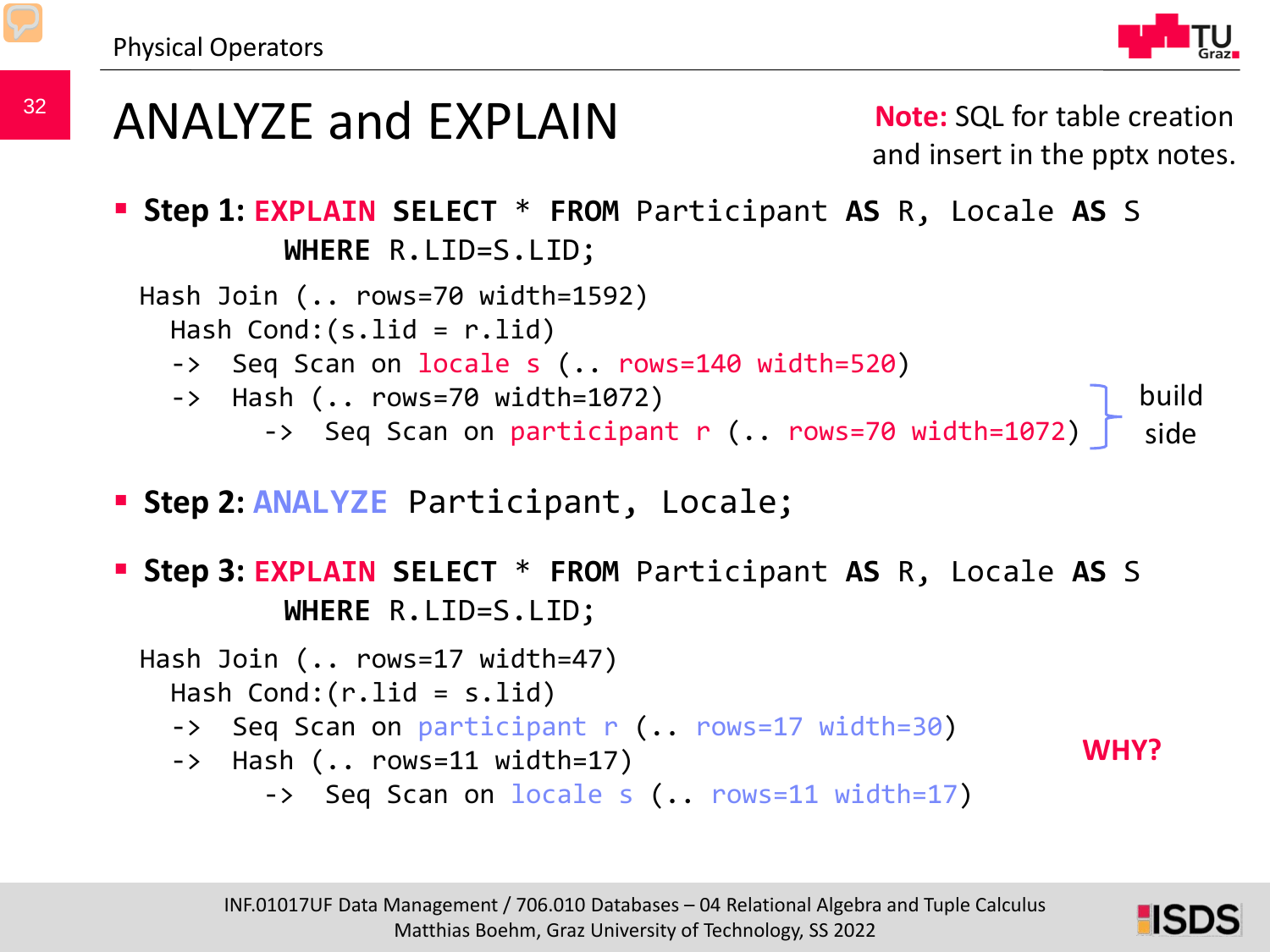Physical Operators



### Visual EXPLAIN

 **SELECT** \* **FROM** Participant **AS** R, Locale **AS** S **WHERE** R.LID=S.LID;



 **SELECT** \* **FROM** Participant **AS** R **LEFT JOIN** Locale **AS** S **ON** R.LID=S.LID**;**